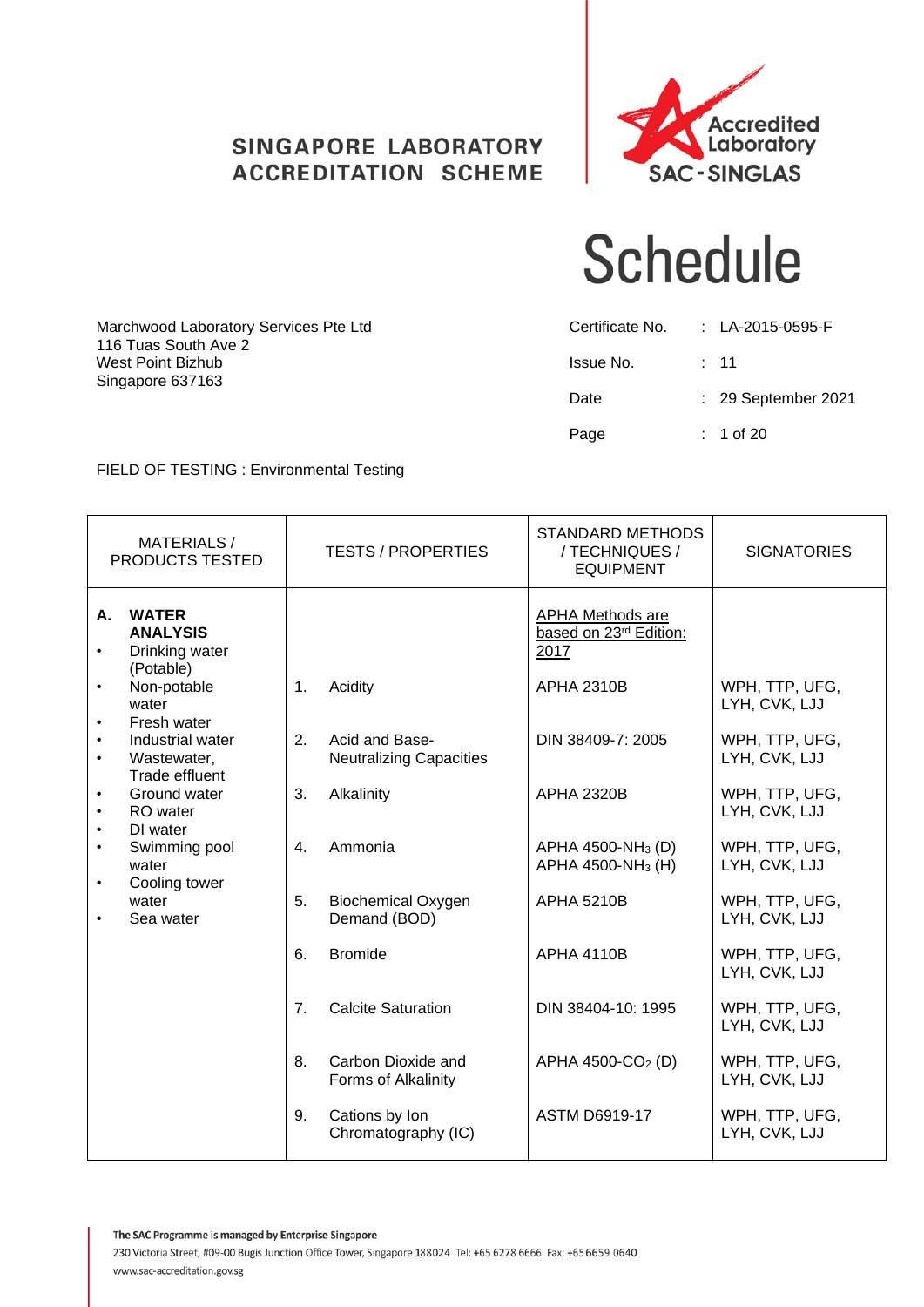

Certificate No.: LA-2015-0595-F Issue No.: 11

Date : 29 September 2021 Page : 2 of 20

| <b>MATERIALS/</b><br>PRODUCTS TESTED | <b>TESTS / PROPERTIES</b>                                                                                 | STANDARD METHODS /<br><b>TECHNIQUES / EQUIPMENT</b>                                                               | <b>SIGNATORIES</b>              |
|--------------------------------------|-----------------------------------------------------------------------------------------------------------|-------------------------------------------------------------------------------------------------------------------|---------------------------------|
|                                      | 10. Chemical Oxygen<br>Demand (COD)                                                                       | HACH Method 8000<br>(Oct 2014)<br><b>APHA 5220B</b><br><b>APHA 5220D</b>                                          | WPH, TTP, UFG,<br>LYH, CVK, LJJ |
|                                      | 11. Chemical Oxygen Demand<br>(COD) for Seawater or<br>Water Samples with High<br><b>Chloride Content</b> | In-house method<br>MLS-SOP-WQ-029 Rev 0<br>(adapted from HACH)                                                    | WPH, TTP, UFG,<br>LYH, CVK, LJJ |
|                                      | 12. Chloride                                                                                              | <b>APHA 4110B</b>                                                                                                 | WPH, TTP, UFG,<br>LYH, CVK, LJJ |
|                                      | 13. Chlorine as $Cl2$<br>(Residual)                                                                       | Lovibond Test Kit (DPD)<br><b>Rev 1.0</b><br>APHA 4500-CI (F)                                                     | WPH, TTP, UFG,<br>LYH, CVK, LJJ |
|                                      | 14. Chlorine (Free)                                                                                       | HACH Method 8021<br>(Jan 2014)                                                                                    | WPH, TTP, UFG,<br>LYH, CVK, LJJ |
|                                      | 15. Chlorine (Total)                                                                                      | HACH Method 8167<br>(Sep 2018)                                                                                    | WPH, TTP, UFG,<br>LYH, CVK, LJJ |
|                                      | Chlorophyll-a<br>16.                                                                                      | APHA 10200H (2)<br>(Spectrophotometric)<br>APHA 10200H (3)<br>(Fluorometric)                                      | WPH, TTP, UFG,<br>LYH, CVK, LJJ |
|                                      | 17. Chromium VI                                                                                           | APHA 3500-Cr (B)                                                                                                  | WPH, TTP, UFG,<br>LYH, CVK, LJJ |
|                                      | 18. Colour                                                                                                | <b>APHA 2120B</b><br><b>APHA 2120C</b><br>In-House Method:<br>MLS-SOP-WQ-036 Rev 0<br>(using Lovibond Tintometer) | WPH, TTP, UFG,<br>LYH, CVK, LJJ |
|                                      | 19. Complex Cyanide<br>(by Calculation)                                                                   | In-House Method:<br>MLS-SOP-WQ-035 Rev 0                                                                          | WPH, TTP, UFG,<br><b>CVK</b>    |
|                                      | Conductivity<br>20.                                                                                       | <b>APHA 2510B</b>                                                                                                 | WPH, TTP, UFG,<br>LYH, CVK, LJJ |
|                                      |                                                                                                           |                                                                                                                   |                                 |

The SAC Programme is managed by Enterprise Singapore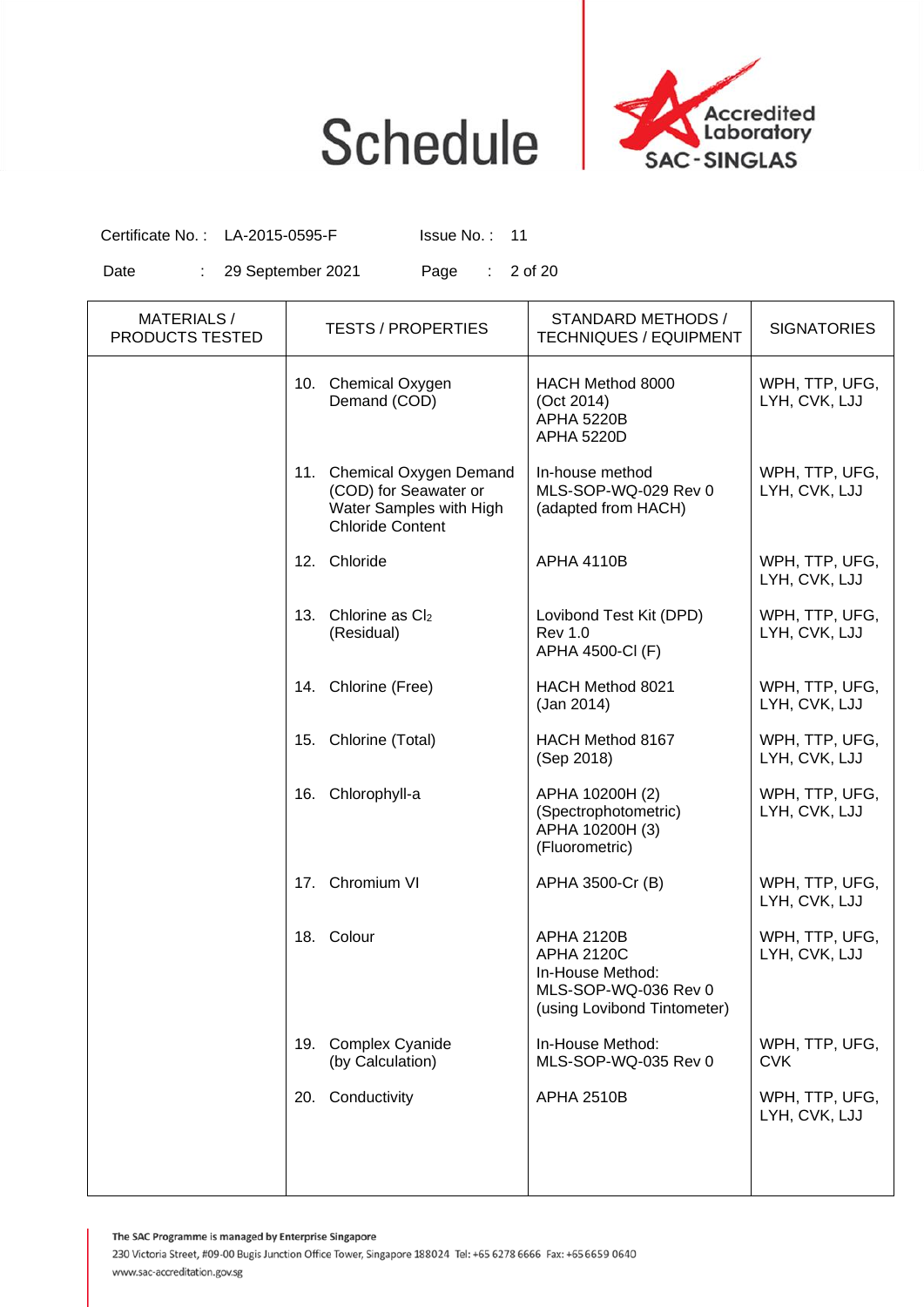

Certificate No.: LA-2015-0595-F Issue No.: 11

Date : 29 September 2021 Page : 3 of 20

| <b>MATERIALS/</b><br>PRODUCTS TESTED | <b>TESTS / PROPERTIES</b>                                                                                                                                  | STANDARD METHODS /<br><b>TECHNIQUES / EQUIPMENT</b>                                                              | <b>SIGNATORIES</b>              |
|--------------------------------------|------------------------------------------------------------------------------------------------------------------------------------------------------------|------------------------------------------------------------------------------------------------------------------|---------------------------------|
|                                      | 21. Cyanide (Free)                                                                                                                                         | USEPA 9016 (Jun 2010)                                                                                            | WPH, TTP, UFG,<br><b>CVK</b>    |
|                                      | 22. • Cyanide (Total)<br>• Cyanide (Weak acid<br>dissociable)                                                                                              | APHA 4500-CN (N)                                                                                                 | WPH, TTP, UFG,<br><b>CVK</b>    |
|                                      | 23. Cyanide (Total)<br>• Cyanide (Weak acid<br>dissociable)                                                                                                | APHA 4500-CN- (O)                                                                                                | WPH, TTP, UFG,<br><b>CVK</b>    |
|                                      | 24. Cyanogen Chloride                                                                                                                                      | APHA 4500-CN- (J)                                                                                                | WPH, TTP, UFG,<br><b>CVK</b>    |
|                                      | 25. Cyanuric acid                                                                                                                                          | HACH Method 8139<br>(Jan 2014)                                                                                   | WPH, TTP, UFG,<br>LYH, CVK, LJJ |
|                                      | Detergents (MBAS)<br>26.                                                                                                                                   | <b>APHA 5540C</b>                                                                                                | WPH, TTP, UFG,<br>LYH, CVK      |
|                                      | 27. Disinfectant by-products:<br>· Bromochloroacetonitrile<br>• Chloropicrin<br>· Dibromoacetonitrile<br>• Dichloroacetonitrile<br>• Trichloroacetonitrile | USEPA 551.1 (1995)                                                                                               | WPH, TTP, UFG,<br>LJJ           |
|                                      | 28.<br>Dissolved Oxygen                                                                                                                                    | APHA 4500-O (G)                                                                                                  | WPH, TTP, UFG,<br>LYH, CVK, LJJ |
|                                      | Elements / Metals<br>29.                                                                                                                                   | <b>APHA 3125B</b><br>(Refer to Appendix 1 for<br>list of elements)                                               | WPH, TTP, UFG,<br>CVK, NKO      |
|                                      | 30.<br><b>Flavor Threshold</b><br>Number (FTN)                                                                                                             | <b>APHA 2160B</b>                                                                                                | WPH, TTP, UFG,<br>LYH, CVK      |
|                                      | 31.<br><b>Flocculated Filtered</b><br>Chemical Oxygen<br>Demand (ff COD)                                                                                   | <b>Methods for Wastewater</b><br>Characterization in<br><b>Activated Sludge Modeling</b><br>(2004) Section 7.4.1 | WPH, TTP, UFG<br>LYH, CVK, LJJ  |
|                                      | Fluoride<br>32.                                                                                                                                            | <b>APHA 4110B</b><br>APHA 4500-F (C)                                                                             | WPH, TTP, UFG,<br>LYH, CVK, LJJ |

The SAC Programme is managed by Enterprise Singapore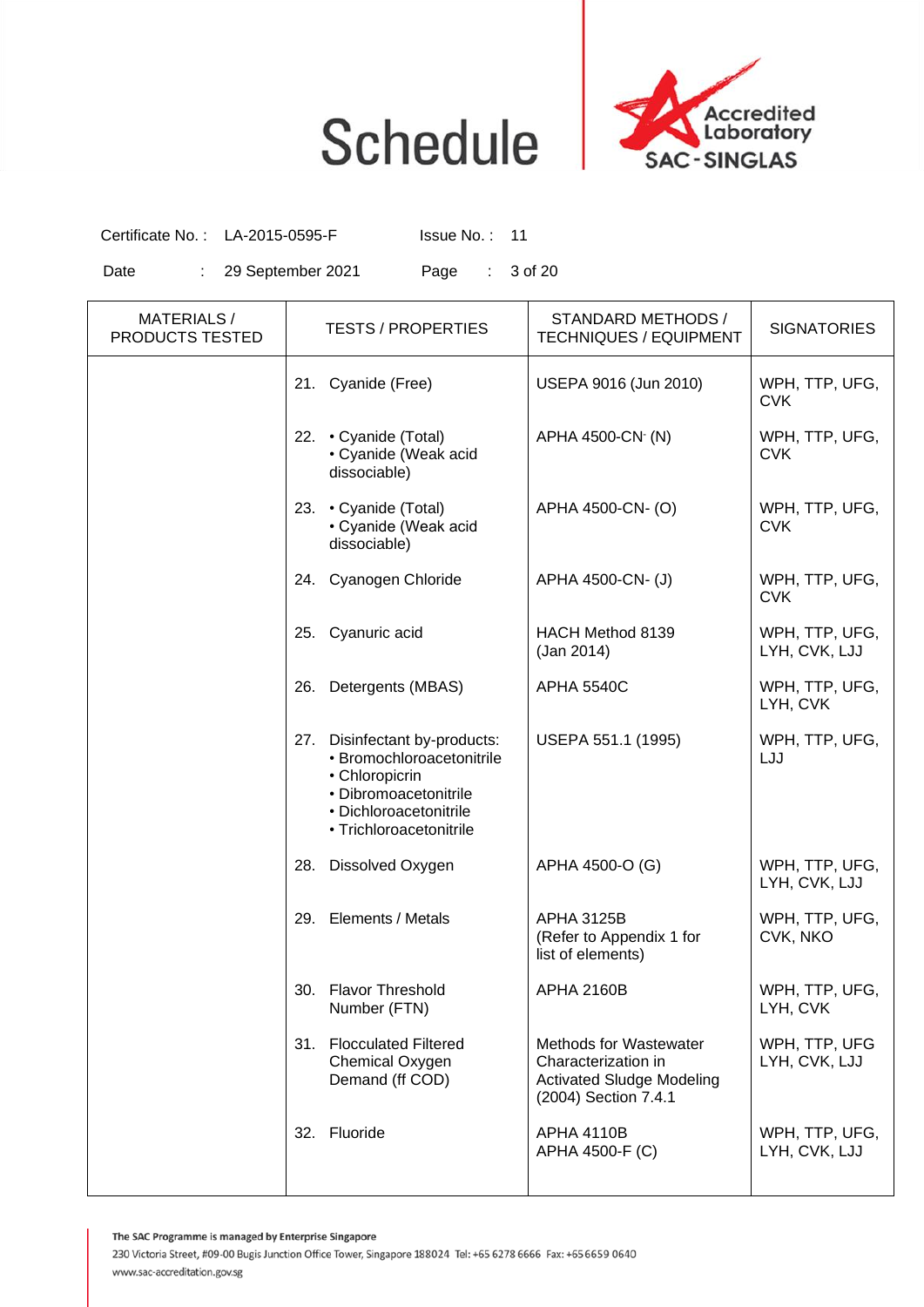

Certificate No.: LA-2015-0595-F Issue No.: 11

Date : 29 September 2021 Page : 4 of 20

| <b>MATERIALS/</b><br>PRODUCTS TESTED | <b>TESTS / PROPERTIES</b>                                                                                                                                                                                                                                                                                                                                                                       | STANDARD METHODS /<br><b>TECHNIQUES / EQUIPMENT</b>                                                 | <b>SIGNATORIES</b>              |
|--------------------------------------|-------------------------------------------------------------------------------------------------------------------------------------------------------------------------------------------------------------------------------------------------------------------------------------------------------------------------------------------------------------------------------------------------|-----------------------------------------------------------------------------------------------------|---------------------------------|
|                                      | 33. Formaldehyde                                                                                                                                                                                                                                                                                                                                                                                | <b>APHA 6252B</b>                                                                                   | WPH, TTP, UFG,<br>LJJ           |
|                                      | Geosmin (GSM) 2-<br>34.<br>Methylisoborneol (MIB)                                                                                                                                                                                                                                                                                                                                               | <b>APHA 6040D</b>                                                                                   | WPH, TTP, UFG                   |
|                                      | Haloacetic Acids &<br>35.<br>Dalapon:<br>· Bromochloroacetic acid<br>(BCAA)<br>· Dibromoacetic acid<br>(DBAA)<br>· Dibromochloroacetic<br>acid (DBCAA)<br>· Dichloroacetic acid<br>(DCAA)<br>· Dichlorobromoacetic<br>acid (DCBAA)<br>· Monobromoacetic acid<br>(MBAA)<br>· Monochloroacetic acid<br>(MCAA)<br>· Tribromoacetic acid<br>(TBAA)<br>· Trichloroacetic acid<br>(TCAA)<br>• Dalapon | USEPA 552.3 (2003)                                                                                  | WPH, TTP, UFG,<br>LJJ           |
|                                      | 36.<br>Hardness as CaCO <sub>3</sub>                                                                                                                                                                                                                                                                                                                                                            | <b>APHA 2340B</b>                                                                                   | WPH, TTP, UFG,<br>LYH, CVK, NKO |
|                                      | Hydrazine<br>37.                                                                                                                                                                                                                                                                                                                                                                                | HACH Method 8141<br>(Sep 2019)<br><b>ASTM D1385-07</b>                                              | WPH, TTP, UFG,<br>LYH, CVK, LJJ |
|                                      | 38.<br>Inorganic Anions<br>(Bromate, Chlorite,<br>Chlorate)                                                                                                                                                                                                                                                                                                                                     | USEPA 300.1 (1997)                                                                                  | WPH, TTP, UFG,<br>LYH, CVK, LJJ |
|                                      | 39.<br>Inorganic Anions in<br>Seawater and NaOCI<br>(Bromate, Chlorite,<br>Chlorate)                                                                                                                                                                                                                                                                                                            | In-house method<br>MLS-SOP-WQ-034 Rev 0<br>(Sample Preparation)<br>USEPA 300.1 (1997)<br>(Analysis) | WPH, TTP, UFG,<br>LYH, CVK, LJJ |

The SAC Programme is managed by Enterprise Singapore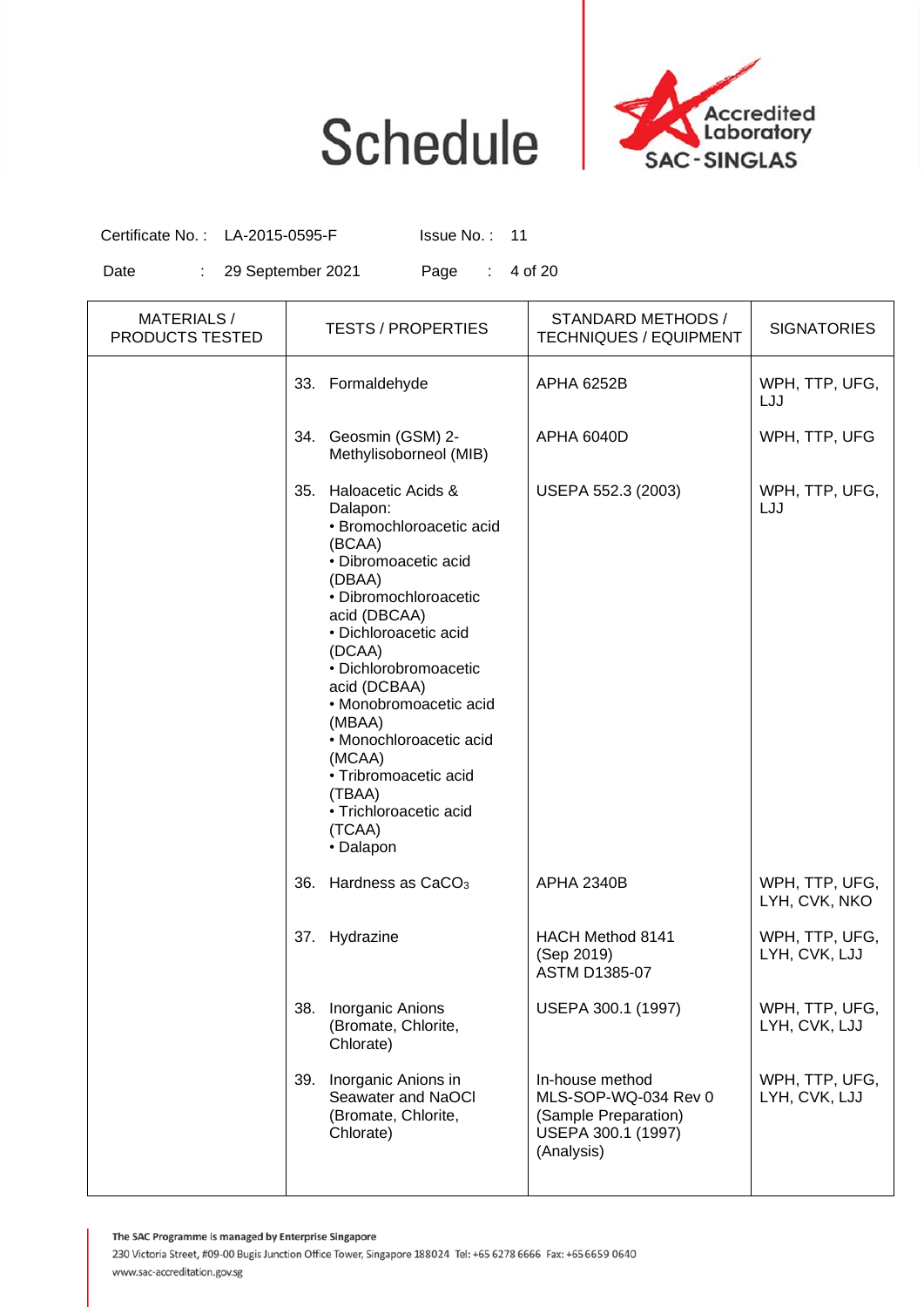

Certificate No. : LA-2015-0595-F Issue No. : 11

Date : 29 September 2021 Page : 5 of 20

| <b>MATERIALS/</b><br>PRODUCTS TESTED |                                   | <b>TESTS / PROPERTIES</b>    | STANDARD METHODS /<br><b>TECHNIQUES / EQUIPMENT</b>                  | <b>SIGNATORIES</b>              |
|--------------------------------------|-----------------------------------|------------------------------|----------------------------------------------------------------------|---------------------------------|
|                                      | 40. Iron ( $Fe2+$ )               |                              | HACH Method 8146<br>(Sep 2019)                                       | WPH, TTP, UFG,<br>LYH, CVK, LJJ |
|                                      | 41. Mercury                       |                              | <b>USEPA 245.1 (FIMS)</b><br>(1994)                                  | WPH, TTP, UFG,<br>CVK, NKO      |
|                                      | Microcystins<br>42.               |                              | Abraxis Test Kit                                                     | WPH, TTP, UFG<br>LYH, CVK       |
|                                      | 43.                               | Microcystins-LR              | USEPA 544 (Feb 2015)                                                 | WPH, TTP, LJJ                   |
|                                      | 44. Nitrate                       |                              | <b>APHA 4110B</b><br>APHA 4500-NO <sub>3</sub> (I)                   | WPH, TTP, UFG,<br>LYH, CVK, LJJ |
|                                      | 45. Nitrite                       |                              | <b>APHA 4110B</b><br>APHA 4500-NO <sub>3</sub> (I)                   | WPH, TTP, UFG,<br>LYH, CVK, LJJ |
|                                      | 46.<br>(OTN)                      | <b>Odor Threshold Number</b> | <b>APHA 2150B</b>                                                    | WPH, TTP, UFG,<br>LYH, CVK      |
|                                      | 47. Oil and Grease                |                              | USEPA 1664 (Feb 2010)                                                | WPH, TTP, UFG,<br>LYH, CVK      |
|                                      | 48. Oil & Grease<br>(Hydrocarbon) |                              | <b>APHA 5520F</b>                                                    | WPH, TTP, UFG,<br>LYH, CVK      |
|                                      | <b>FTIR</b>                       | 49. Oil & Grease (Total) by  | In-house method<br>MLS-SOP-WQ-033 Rev 0<br>(adapted from APHA 5520C) | WPH, TTP, UFG,<br>LYH, CVK      |
|                                      | Gravimetric                       | 50. Oil & Grease (Total) by  | <b>APHA 5520B</b>                                                    | WPH, TTP, UFG,<br>LYH, CVK      |
|                                      | 51. pH                            |                              | APHA 4500-H (B)                                                      | WPH, TTP, UFG,<br>LYH, CVK, LJJ |
|                                      | 52.<br>(as Phenol)                | <b>Phenolic Compounds</b>    | APHA 5530B (Distillation)<br><b>APHA 5530D</b><br>(Determination)    | WPH, TTP, UFG,<br><b>CVK</b>    |
|                                      |                                   |                              |                                                                      |                                 |
|                                      |                                   |                              |                                                                      |                                 |

The SAC Programme is managed by Enterprise Singapore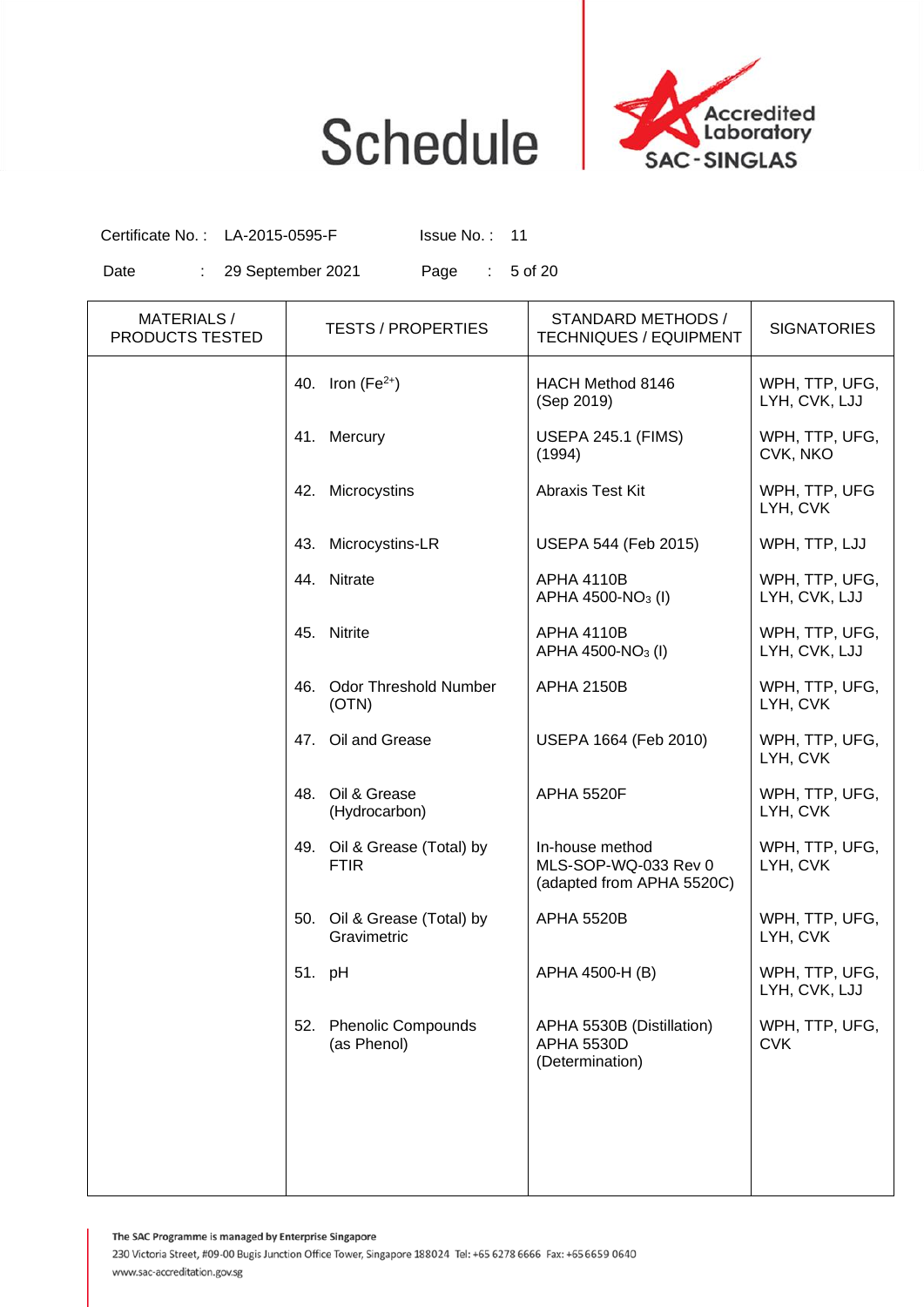

Certificate No. : LA-2015-0595-F Issue No. : 11

Date : 29 September 2021 Page : 6 of 20

| <b>MATERIALS/</b><br>PRODUCTS TESTED |     | <b>TESTS / PROPERTIES</b>                     | STANDARD METHODS /<br><b>TECHNIQUES / EQUIPMENT</b>                                                                                                                       | <b>SIGNATORIES</b>                                      |
|--------------------------------------|-----|-----------------------------------------------|---------------------------------------------------------------------------------------------------------------------------------------------------------------------------|---------------------------------------------------------|
|                                      |     |                                               | In-house method:<br>MLS-SOP-WQ-009 Rev 2<br>using Microdist Method<br>(Distillation)<br>APHA 5530D using Flow<br><b>Injection Analysis</b><br>Colorimetry (Determination) | WPH, TTP, UFG,<br><b>CVK</b>                            |
|                                      |     |                                               | In-house method:<br>MLS-SOP-WQ-009 Rev 2                                                                                                                                  | WPH, TTP, UFG,<br><b>CVK</b>                            |
|                                      |     | 53. Phosphate as PO <sub>4</sub>              | <b>APHA 4110B</b><br>APHA 4500-P (E)<br>APHA 4500-P (G)                                                                                                                   | WPH, TTP, UFG,<br>LYH, CVK, LJJ<br>(APHA 4110B<br>only) |
|                                      |     | 54. Polybrominated Diphenyl<br>Ethers (PBDEs) | In-house method:<br>MLS-SOP-WQ-020 Rev 1                                                                                                                                  | WPH, TTP, UFG,<br>LJJ                                   |
|                                      |     | 55. Salinity                                  | <b>APHA 2520B</b>                                                                                                                                                         | WPH, TTP, UFG,<br>LYH, CVK, LJJ                         |
|                                      |     | 56. Settleable Solids                         | APHA 2540F                                                                                                                                                                | WPH, TTP, UFG,<br>LYH, CVK                              |
|                                      |     | 57. Silica as SiO <sub>2</sub>                | APHA 4500-SiO <sub>2</sub> (D)                                                                                                                                            | WPH, TTP, UFG,<br>LYH, CVK, LJJ                         |
|                                      |     | 58. Silt Density Index (SDI)                  | <b>ASTM D4189-07</b>                                                                                                                                                      | WPH, TTP, UFG,<br>LYH, CVK, LJJ                         |
|                                      |     | 59. Sulfate                                   | <b>APHA 4110B</b>                                                                                                                                                         | WPH, TTP, UFG,<br>LYH, CVK, LJJ                         |
|                                      | 60. | Sulfide                                       | APHA 4500-S <sup>2-</sup> (D)<br>APHA 4500-S <sup>2-</sup> (F)                                                                                                            | WPH, TTP, UFG,<br>LYH, CVK, LJJ                         |
|                                      |     | 61. Taste                                     | <b>APHA 2160C</b>                                                                                                                                                         | WPH, TTP, UFG,<br>LYH, CVK                              |
|                                      |     | 62. Temperature                               | <b>APHA 2550B</b>                                                                                                                                                         | WPH, TTP, UFG,<br>LYH, CVK, LJJ                         |
|                                      |     |                                               |                                                                                                                                                                           |                                                         |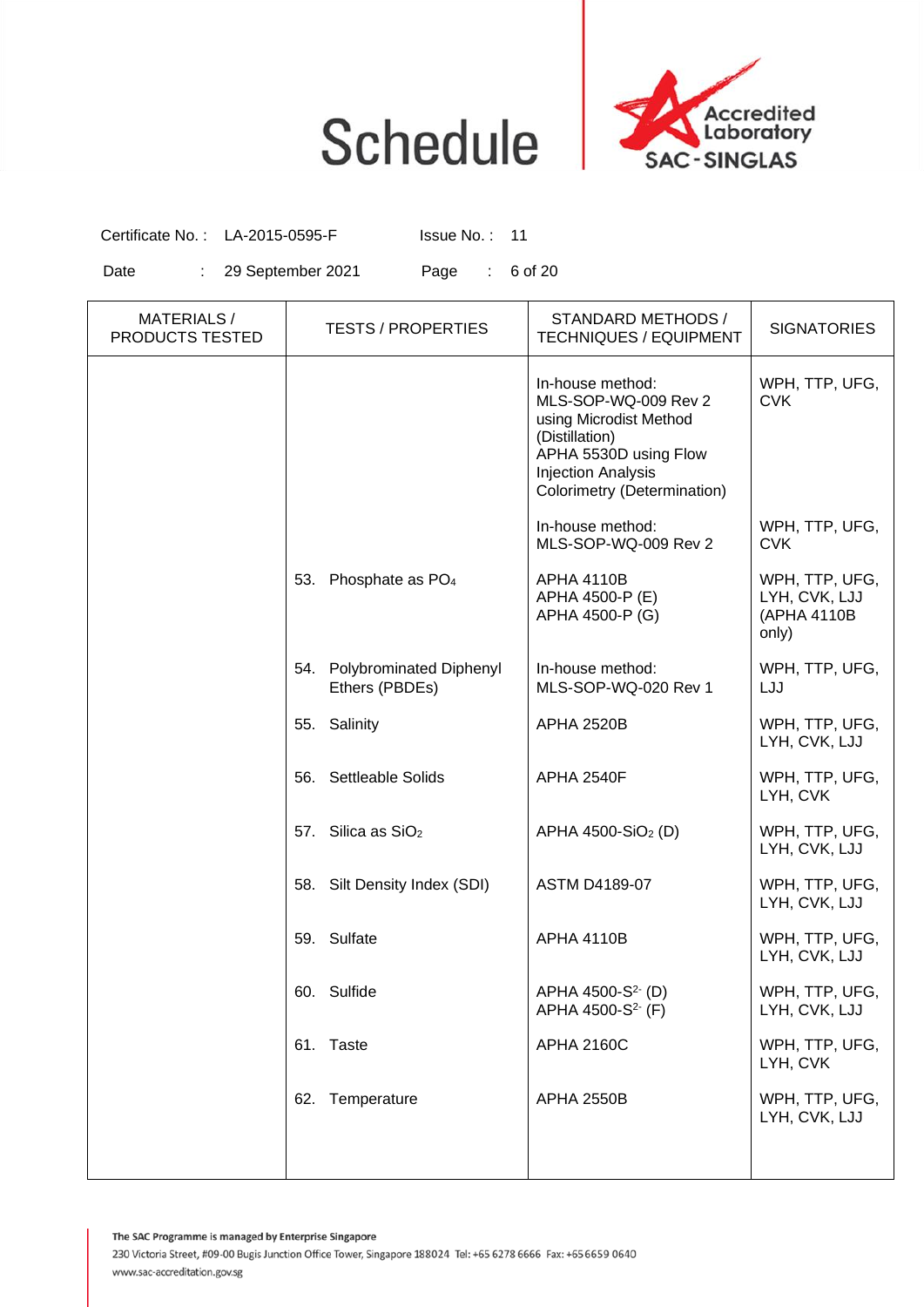

Certificate No. : LA-2015-0595-F Issue No. : 11

Date : 29 September 2021 Page : 7 of 20

| <b>MATERIALS/</b><br>PRODUCTS TESTED | <b>TESTS / PROPERTIES</b>                                                     | STANDARD METHODS /<br><b>TECHNIQUES / EQUIPMENT</b>                                           | <b>SIGNATORIES</b>              |
|--------------------------------------|-------------------------------------------------------------------------------|-----------------------------------------------------------------------------------------------|---------------------------------|
|                                      | 63.<br>Thiocyanate                                                            | APHA 4500-CN- (M)                                                                             | WPH, TTP, UFG,<br><b>CVK</b>    |
|                                      | 64. Total Dissolved Solids                                                    | <b>APHA 2540C</b>                                                                             | WPH, TTP, UFG,<br>LYH, CVK      |
|                                      | Total Kjeldahl Nitrogen<br>65.<br>Content (TKN)                               | APHA 4500-N <sub>org</sub> (D)                                                                | WPH, TTP, UFG,<br><b>CVK</b>    |
|                                      | <b>Total Nitrogen</b><br>66.                                                  | APHA 4500-N (C)                                                                               | WPH, TTP, UFG,<br><b>CVK</b>    |
|                                      | 67. Total Nitrogen (TN)<br>Total Phosphorus (TP)                              | APHA 4500-P (J)                                                                               | WPH, TTP, UFG,<br><b>CVK</b>    |
|                                      | • Total Organic Carbon<br>68.<br>(TOC)<br>· Dissolved Organic<br>Carbon (DOC) | <b>APHA 5310B</b>                                                                             | WPH, TTP, UFG,<br>LYH, CVK, LJJ |
|                                      | <b>Total Organic Carbon</b><br>69.<br>(TOC)                                   | <b>APHA 5310C</b>                                                                             | WPH, TTP, UFG,<br>LYH, CVK, LJJ |
|                                      | 70. Total Phosphorus                                                          | APHA 4500-P (H)                                                                               | WPH, TTP, UFG,<br><b>CVK</b>    |
|                                      |                                                                               | In-house method:<br>MLS-SOP-WQ-028 Rev 0<br>(Digestion)<br>APHA 4500-P (E)<br>(Determination) | WPH, TTP, UFG<br>LYH, CVK       |
|                                      | 71. Total Solids                                                              | <b>APHA 2540B</b>                                                                             | WPH, TTP, UFG,<br>LYH, CVK      |
|                                      | 72. Total Suspended Solids                                                    | <b>APHA 2540D</b>                                                                             | WPH, TTP, UFG,<br>LYH, CVK      |
|                                      | <b>Total Volatile Solids</b><br>73.                                           | <b>APHA 2540E</b>                                                                             | WPH, TTP, UFG,<br>LYH, CVK      |
|                                      | Tributyltin (TBT)<br>74.                                                      | <b>APHA 6710B</b>                                                                             | WPH, TTP, UFG,<br>LJJ           |
|                                      |                                                                               |                                                                                               |                                 |

The SAC Programme is managed by Enterprise Singapore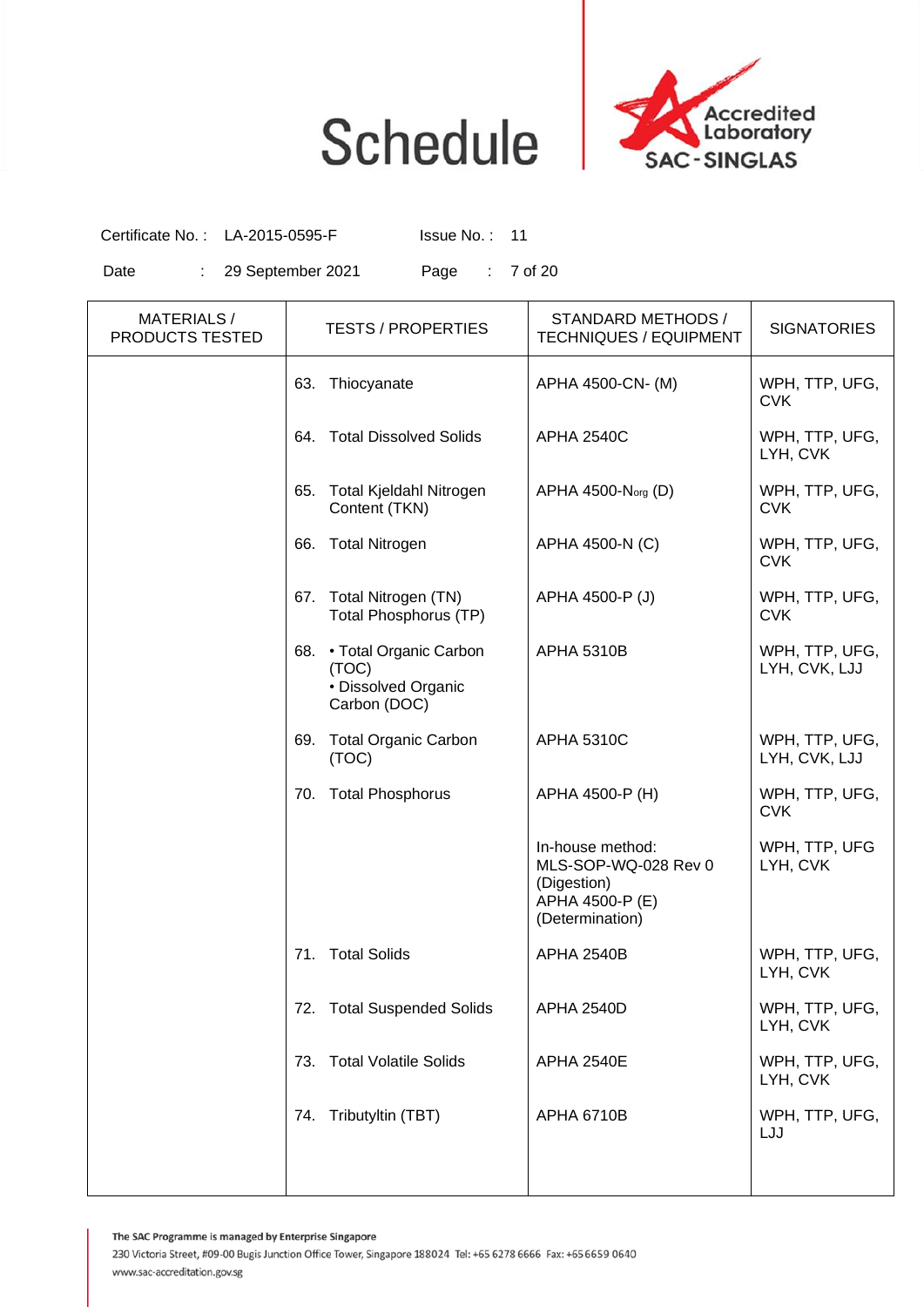

Certificate No.: LA-2015-0595-F Issue No.: 11

Date : 29 September 2021 Page : 8 of 20

| <b>MATERIALS/</b><br>PRODUCTS TESTED                                                        |     | <b>TESTS / PROPERTIES</b>                                                                     | STANDARD METHODS /<br><b>TECHNIQUES / EQUIPMENT</b>                                                                                                       | <b>SIGNATORIES</b>              |
|---------------------------------------------------------------------------------------------|-----|-----------------------------------------------------------------------------------------------|-----------------------------------------------------------------------------------------------------------------------------------------------------------|---------------------------------|
|                                                                                             | 75. | Turbidity                                                                                     | <b>APHA 2130B</b>                                                                                                                                         | WPH, TTP, UFG,<br>LYH, CVK, LJJ |
|                                                                                             |     | 76. UV-Absorbing Organic<br>Constituents at 254nm /<br>UV Transmittance (UVT)                 | <b>APHA 5910B</b>                                                                                                                                         | WPH, TTP, UFG,<br>LYH, CVK, LJJ |
|                                                                                             |     | 77. Volatile Fatty Acids<br>(VFA)                                                             | <b>APHA 5560C</b><br>HACH Method 10240<br>(Mar 2015)                                                                                                      | WPH, TTP, UFG,<br>LYH, CVK      |
|                                                                                             |     |                                                                                               | <b>APHA 5560D</b>                                                                                                                                         | WPH, TTP, LJJ                   |
| <b>ENVIRONMENTAL</b><br>В.<br><b>SAMPLES</b><br>• Water<br>• Soil<br>• Sediment<br>• Sludge | 1.  | Elements by ICP-OES                                                                           | USEPA 3015A (2007)<br>USEPA 3050B (1996)<br>USEPA 3051A (2007)<br>USEPA 3052 (1996)<br><b>APHA 3120B</b><br>(Refer to Appendix 5 for list<br>of elements) | WPH, TTP, UFG,<br>CVK, NKO      |
|                                                                                             | 2.  | Heavy Metals by ICP-MS                                                                        | USEPA 3015A (2007)<br>USEPA 3050B (1996)<br>USEPA 3051A (2007)<br>USEPA 3052 (1996)<br><b>APHA 3125B</b><br>(Refer to Appendix 1 for list<br>of elements) | WPH, TTP, UFG,<br>CVK, NKO      |
|                                                                                             | 3.  | Leaching of Granular<br>Waste Materials and<br>Sludges                                        | BS EN 12457-1:2002                                                                                                                                        | WPH, TTP, UFG,<br><b>CVK</b>    |
|                                                                                             | 4.  | Mercury Speciation by<br>FIMS:<br>• Total Mercury<br>• Inorganic Mercury<br>• Organic Mercury | In-house method:<br>MLS-SOP-SED-006 Rev 1                                                                                                                 | WPH, TTP, UFG,<br>CVK, NKO      |
|                                                                                             | 5.  | Oil & Grease                                                                                  | USEPA 9071B (1998)                                                                                                                                        | WPH, TTP, UFG,<br><b>CVK</b>    |
|                                                                                             | 6.  | Oil & Grease for Sludge                                                                       | <b>APHA 5520E</b>                                                                                                                                         | WPH, TTP, UFG,<br><b>CVK</b>    |

The SAC Programme is managed by Enterprise Singapore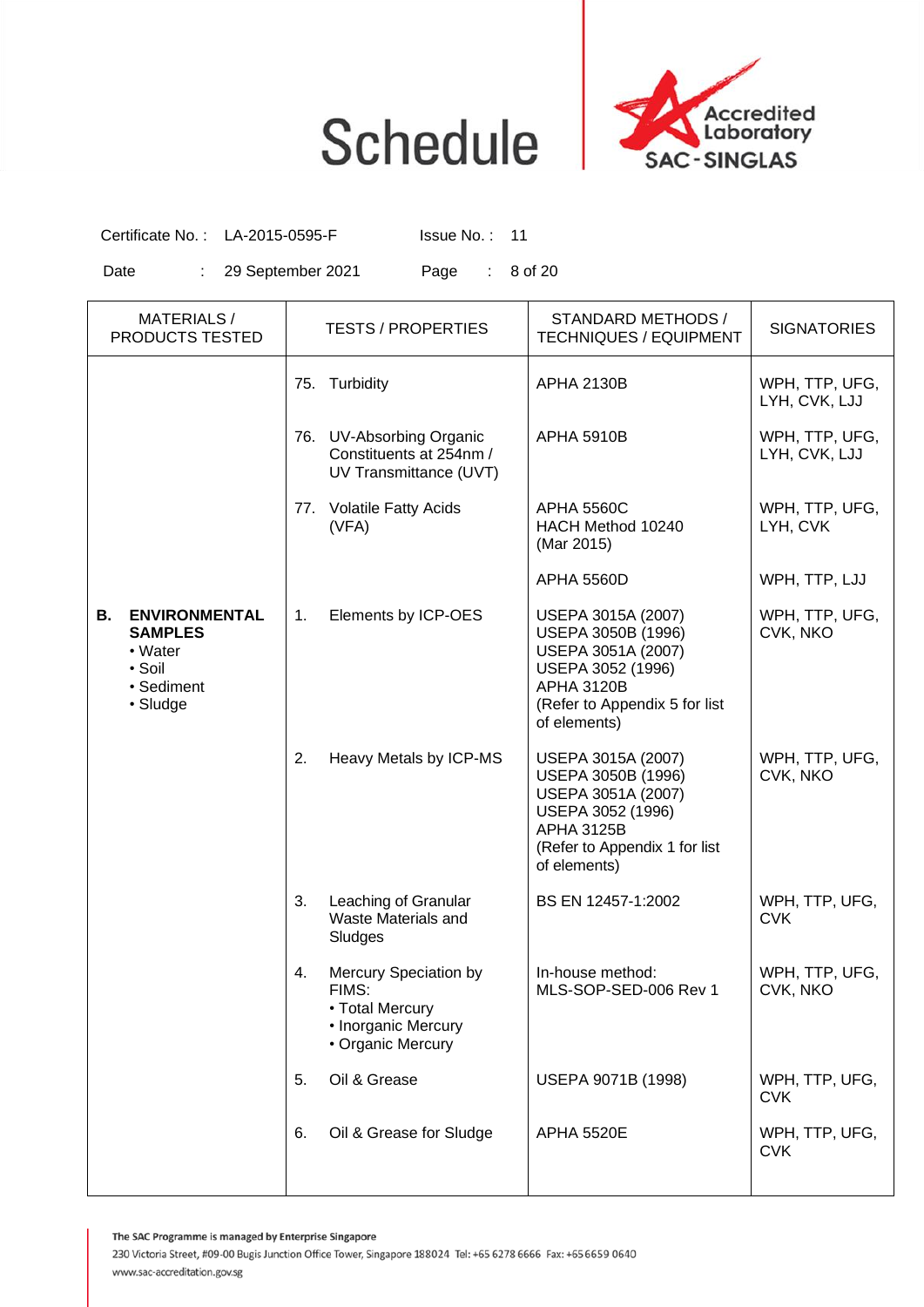

Certificate No.: LA-2015-0595-F Issue No.: 11

Date : 29 September 2021 Page : 9 of 20

| <b>MATERIALS/</b><br>PRODUCTS TESTED |     | <b>TESTS / PROPERTIES</b>                                                                                                                                                                                                   | STANDARD METHODS /<br><b>TECHNIQUES / EQUIPMENT</b>                                                              | <b>SIGNATORIES</b>         |
|--------------------------------------|-----|-----------------------------------------------------------------------------------------------------------------------------------------------------------------------------------------------------------------------------|------------------------------------------------------------------------------------------------------------------|----------------------------|
|                                      | 7.  | Per- and polyfluoroalkyl<br>substances (PFASs)<br>by LCMS-MS:<br>• Perfluorooctanesulfonic<br>acid (PFOS)<br>· Perfluorooctanoic acid<br>(PFOA)                                                                             | USEPA 537.1 (Mar 2020)<br>USEPA 8327 (2019)                                                                      | WPH, TTP, LJJ              |
|                                      | 8.  | Pesticides and Toxaphene                                                                                                                                                                                                    | USEPA 8081B (2007)<br>USEPA 3510C (1996)<br>USEPA 3545A (2007)<br>(Refer to Appendix 6 for list<br>of compounds) | WPH, TTP, LJJ              |
|                                      | 9.  | Pharmaceutical and<br><b>Personal Care Products</b><br>in Environmental<br>Samples:<br>• Caffeine<br>• Triclocarban<br>• Ibuprofen<br>• Naproxen<br>• Gemfibrozil<br>• Diclofenac Sodium<br>• Ketoprofen<br>• Acetaminophen | USEPA 1694 (2007)                                                                                                | WPH, TTP, LJJ              |
|                                      | 10. | Polychlorinated<br>Biphenyls (PCB)                                                                                                                                                                                          | USEPA 8082A (2007)<br>USEPA 3510C (1996)<br>USEPA 3545A (2007)<br>(Refer to Appendix 6 for list<br>of compounds) | WPH, TTP, LJJ              |
|                                      | 11. | Semi-Volatile Organic<br>Compounds (SVOC)                                                                                                                                                                                   | USEPA 8270E (Jun 2018)<br>(Refer to Appendix 4 for list<br>of compounds)                                         | WPH, TTP, LJJ              |
|                                      | 12. | <b>Synthetic Precipitation</b><br><b>Leaching Procedure</b><br>(SPLP)                                                                                                                                                       | USEPA 1312 (1994)<br><b>APHA 3120B</b><br><b>APHA 3125B</b><br>USEPA 6010D (Jul 2018)                            | WPH, TTP, UFG,<br>CVK, NKO |
|                                      | 13. | Time-to-Filter                                                                                                                                                                                                              | <b>APHA 2710H</b>                                                                                                | WPH, TTP, UFG,<br>CVK, LJJ |

The SAC Programme is managed by Enterprise Singapore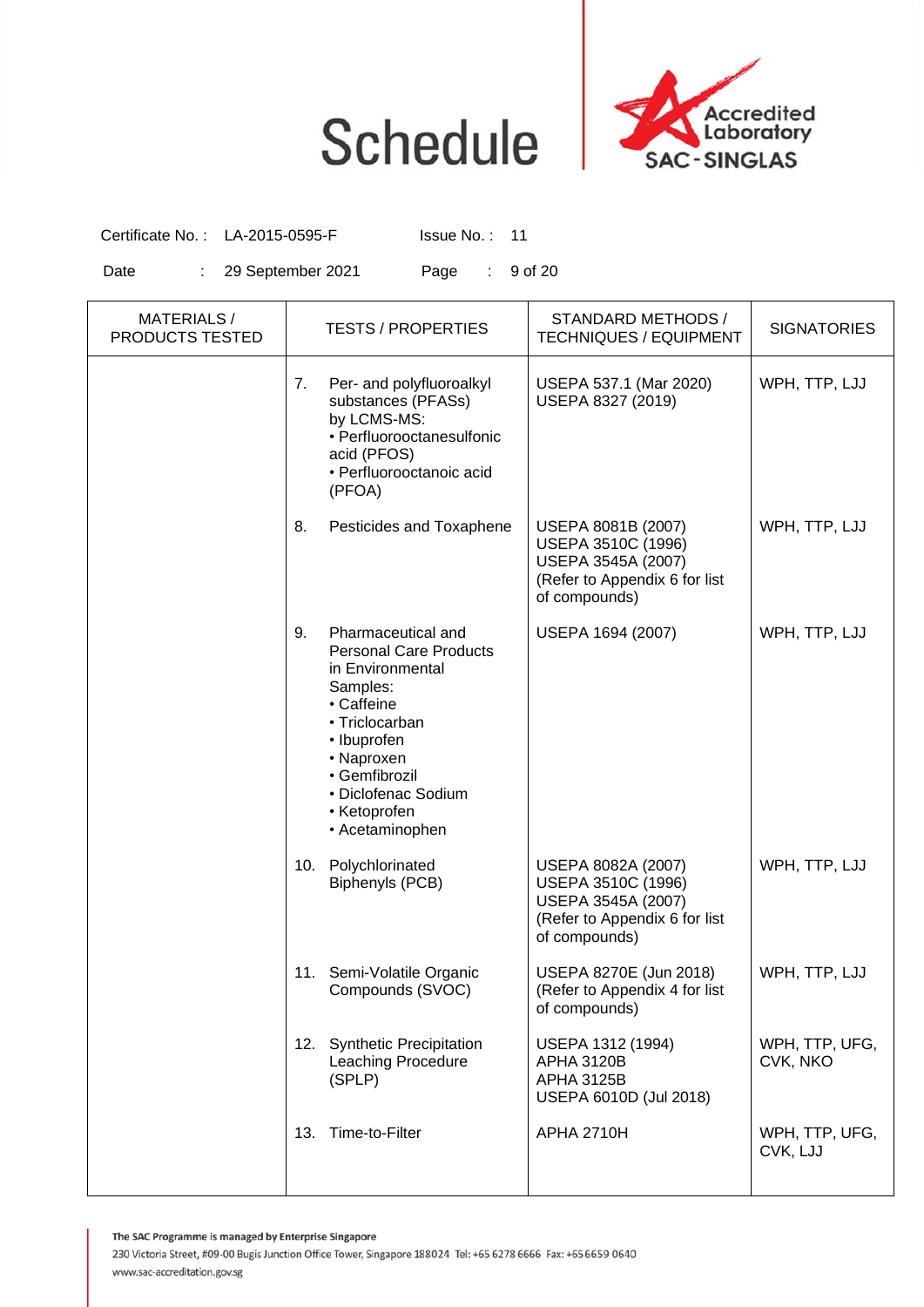

Certificate No.: LA-2015-0595-F Issue No.: 11

Date : 29 September 2021 Page : 10 of 20

| <b>MATERIALS/</b><br>PRODUCTS TESTED                              | <b>TESTS / PROPERTIES</b>                                                                                                                                               | STANDARD METHODS /<br><b>TECHNIQUES / EQUIPMENT</b>                                                                             | <b>SIGNATORIES</b>           |
|-------------------------------------------------------------------|-------------------------------------------------------------------------------------------------------------------------------------------------------------------------|---------------------------------------------------------------------------------------------------------------------------------|------------------------------|
|                                                                   | 14. Total, Fixed & Volatile<br>Solids in Solid &<br>Semi-solid Samples                                                                                                  | <b>APHA 2540G</b>                                                                                                               | WPH, TTP, UFG,<br><b>CVK</b> |
|                                                                   | <b>Total Organic Carbon</b><br>15.<br>(TOC)                                                                                                                             | BS EN 13137:2001                                                                                                                | WPH, TTP, UFG,<br>LJJ        |
|                                                                   | <b>Total Petroleum</b><br>16.<br>Hydrocarbon (TPH) by<br><b>FTIR</b>                                                                                                    | USEPA 8440 (1996)<br>USEPA 3540C (1996)<br>(Extraction)                                                                         | WPH, TTP, UFG,<br><b>CVK</b> |
|                                                                   | 17. Total Petroleum<br>Hydrocarbon:<br>• Diesel Range Organics<br>(DRO)<br>· Gasoline Range<br>Organics (GRO)                                                           | USEPA 8015C (2007)                                                                                                              | WPH, TTP, LJJ                |
|                                                                   | 18. Toxicity Characteristic<br><b>Leaching Procedure</b><br>(TCLP):<br>Ag, As, Ba, Cd, Cr, Cu,<br>Fe, Hg, Mn, Ni, Pb, Se,<br>Zn, CN, F, Phenolic<br>compounds as Phenol | USEPA 1311 (1992)<br>(exclude Zero-Headspace<br>Extraction)<br><b>APHA 3120B</b><br><b>APHA 3125B</b><br>USEPA 6010D (Jul 2018) | WPH, TTP, UFG,<br>CVK, NKO   |
|                                                                   | 19. Volatile Organic<br>Compounds (VOC)                                                                                                                                 | USEPA 8260D (Jun 2018)<br>(Refer to Appendix 2 for list<br>of compounds)                                                        | WPH, TTP, LJJ                |
|                                                                   | 20. Volatile Organic<br>Compounds (VOC)<br>and Solvents                                                                                                                 | USEPA 8260D (Jun 2018)<br>USEPA 1666 Rev A (1998)<br>(Refer to Appendix 3 for list<br>of compounds)                             | WPH, TTP, LJJ                |
| C.<br><b>FINE</b><br><b>AGGREGATE /</b><br><b>SOIL / SEDIMENT</b> | <b>Bioaccessibility Arsenic</b><br>1.<br>and Lead                                                                                                                       | In-house method:<br>MLS-SOP-SED-002 Rev 1                                                                                       | WPH, TTP, UFG,<br>CVK, NKO   |
|                                                                   | 2.<br>Carbonate                                                                                                                                                         | BS 1377-3: 2018 Section 8                                                                                                       | WPH, TTP, UFG                |
|                                                                   | Chloride<br>3.                                                                                                                                                          | BS 1377-3: 2018                                                                                                                 | WPH, TTP                     |
|                                                                   | Fall Velocity by Owen<br>4.<br><b>Tube Method</b>                                                                                                                       | In-house method:<br>MLS-SOP-SED-001 Rev 0                                                                                       | WPH, TTP, UFG                |

The SAC Programme is managed by Enterprise Singapore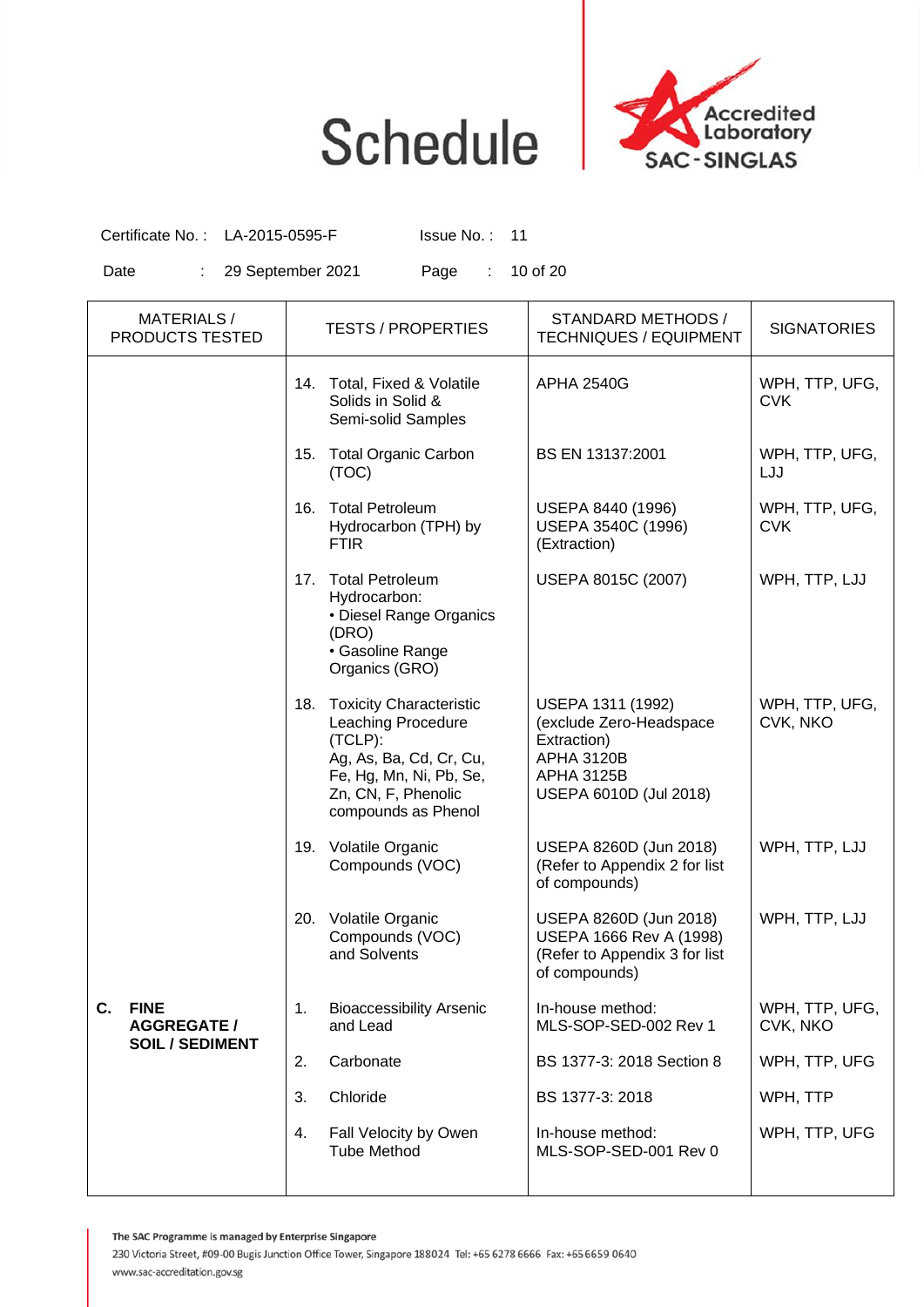

Certificate No.: LA-2015-0595-F Issue No.: 11

Date : 29 September 2021 Page : 11 of 20

|           | <b>MATERIALS/</b><br>PRODUCTS TESTED                                       |     | <b>TESTS / PROPERTIES</b>                            | STANDARD METHODS /<br><b>TECHNIQUES / EQUIPMENT</b> | <b>SIGNATORIES</b>           |
|-----------|----------------------------------------------------------------------------|-----|------------------------------------------------------|-----------------------------------------------------|------------------------------|
|           |                                                                            | 5.  | Mass Loss on Ignition<br>$(440^{\circ}C)$            | BS 1377-3: 2018                                     | WPH, TTP                     |
|           |                                                                            | 6.  | <b>Material in Soils Finer</b><br>than 75 um         | <b>ASTM D1140-17</b>                                | WPH, TTP                     |
|           |                                                                            | 7.  | Moisture                                             | BS 1377-2: 1990                                     | WPH, TTP                     |
|           |                                                                            | 8.  | pH                                                   | BS 1377-3: 2018                                     | WPH, TTP                     |
|           |                                                                            | 9.  | Shell / Coral Content                                | SANS 5840: 2008 Ed 2.2                              | WPH, TTP, UFG                |
|           |                                                                            | 10. | Sulfate                                              | BS 1377-3: 2018                                     | WPH, TTP                     |
| D.        | <b>WATER FOR</b><br><b>MAKING</b><br><b>CONCRETE</b>                       | 1.  | Suitability of Water                                 | BS EN 1008: 2002<br>(Preliminary assessment)        | WPH, TTP, UFG,<br>LYH, CVK   |
| Е.        | <b>WATER</b><br><b>MICROBIOLOGY</b><br>Drinking water<br>Non-potable water | 1.  | Actinomycete using<br>Double-Layer Agar<br>Technique | <b>APHA 9250B</b>                                   | WPH, JRG, LCH,<br><b>LWE</b> |
|           | Fresh water<br>Industrial water<br>Wastewater, Trade                       | 2.  | Aerobic Endospore<br><b>Bacteria</b>                 | <b>APHA 9218B</b>                                   | WPH, JRG, LCH,<br><b>LWE</b> |
|           | effluent<br>Ground water<br>RO water                                       | 3.  | Aeromonas                                            | <b>APHA 9260L</b>                                   | WPH, JRG, LCH,<br><b>LWE</b> |
| $\bullet$ | DI water<br>Swimming pool<br>water                                         | 4.  | Aspergillus                                          | In-house method:<br>MLS-SOP-MB-017 Rev 2            | WPH, JRG, LCH                |
|           | Cooling tower water<br>Sea water                                           | 5.  | Assimilable Organic<br>Carbon (AOC)                  | <b>APHA 9217B</b>                                   | WPH, JRG, LCH                |
|           |                                                                            | 6.  | <b>Bacillus subtilis</b>                             | In-house method:<br>MLS-SOP-MB-018 Rev 3            | WPH, JRG, LCH                |
|           |                                                                            | 7.  | Campylobacter                                        | ISO 17995: 2019                                     | WPH, JRG, LCH,<br><b>LWE</b> |
|           |                                                                            | 8.  | Clostridium perfringens                              | NSM HPA Reference No.<br>W5i3.1:2005                | WPH, JRG, LCH,<br><b>LWE</b> |
|           |                                                                            |     |                                                      |                                                     |                              |

The SAC Programme is managed by Enterprise Singapore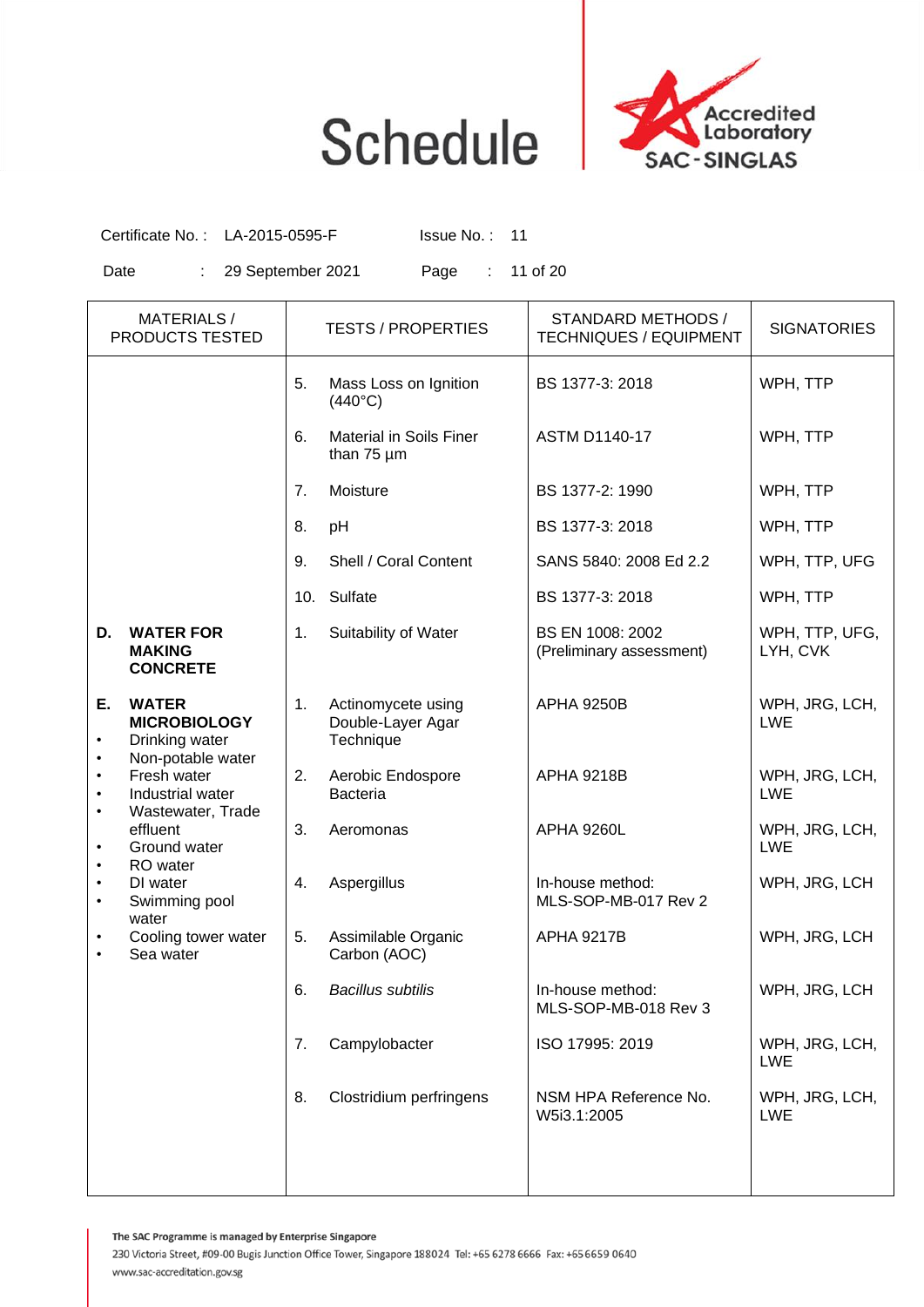

Certificate No.: LA-2015-0595-F Issue No.: 11

Date : 29 September 2021 Page : 12 of 20

| <b>MATERIALS/</b><br><b>PRODUCTS TESTED</b> | <b>TESTS / PROPERTIES</b>                                 | STANDARD METHODS /<br><b>TECHNIQUES / EQUIPMENT</b>                         | <b>SIGNATORIES</b>           |
|---------------------------------------------|-----------------------------------------------------------|-----------------------------------------------------------------------------|------------------------------|
|                                             | Coliforms<br>9.                                           | APHA 9221B (MPN Method)<br>APHA 9222B (MF Method)<br>APHA 9222C (MF Method) | WPH, JRG, LCH,<br><b>LWE</b> |
|                                             | 10. Cryptosporidium and<br>Giardia                        | USEPA 1623.1 (2012)                                                         | WPH, JRG, LCH                |
|                                             | 11.<br>Enterococci                                        | <b>APHA 9230C</b>                                                           | WPH, JRG, LCH,<br><b>LWE</b> |
|                                             | 12. Escherichia coli                                      | APHA 9221F (MPN Method)<br>APHA 9222H (MF Method)                           | WPH, JRG, LCH,<br><b>LWE</b> |
|                                             | 13. Faecal Coliforms                                      | APHA 9221E (MPN Method)<br>APHA 9222D (MF Method)<br>APHA 9222E (MF Method) | WPH, JRG, LCH,<br><b>LWE</b> |
|                                             | 14. Faecal Streptococci                                   | APHA 9230C (MF Method)                                                      | WPH, JRG, LCH,<br><b>LWE</b> |
|                                             | Klebsiella spp. by<br>15.<br>Membrane Filter<br>Procedure | <b>APHA 9222F</b>                                                           | WPH, JRG, LCH,<br><b>LWE</b> |
|                                             | 16. Male-specific (F+) and<br>Somatic Coliphage           | USEPA 1602 (2001)                                                           | WPH, JRG, LCH,<br><b>LWE</b> |
|                                             | 17. Pseudomonas<br>aeruginosa                             | APHA 9213E (MF Method)                                                      | WPH, JRG, LCH,<br><b>LWE</b> |
|                                             | 18. Salmonella spp.                                       | <b>APHA 9260B</b>                                                           | WPH, JRG, LCH,<br><b>LWE</b> |
|                                             | Sampling and Extraction<br>19.<br>of Enterovirus          | <b>APHA 9510C</b>                                                           | WPH, JRG, LCH                |
|                                             | 20. Shigella spp.                                         | <b>APHA 9260E</b>                                                           | WPH, JRG, LCH,<br><b>LWE</b> |
|                                             | Spore of Sulphite-<br>21.<br>reducing Anaerobes           | BS EN 26461-2: 1993<br>ISO 6461/2: 1986                                     | WPH, JRG, LCH,<br><b>LWE</b> |
|                                             | Staphylococcus aureus<br>22.                              | APHA 9213B (MF Method)                                                      | WPH, JRG, LCH,<br><b>LWE</b> |
|                                             |                                                           |                                                                             |                              |

The SAC Programme is managed by Enterprise Singapore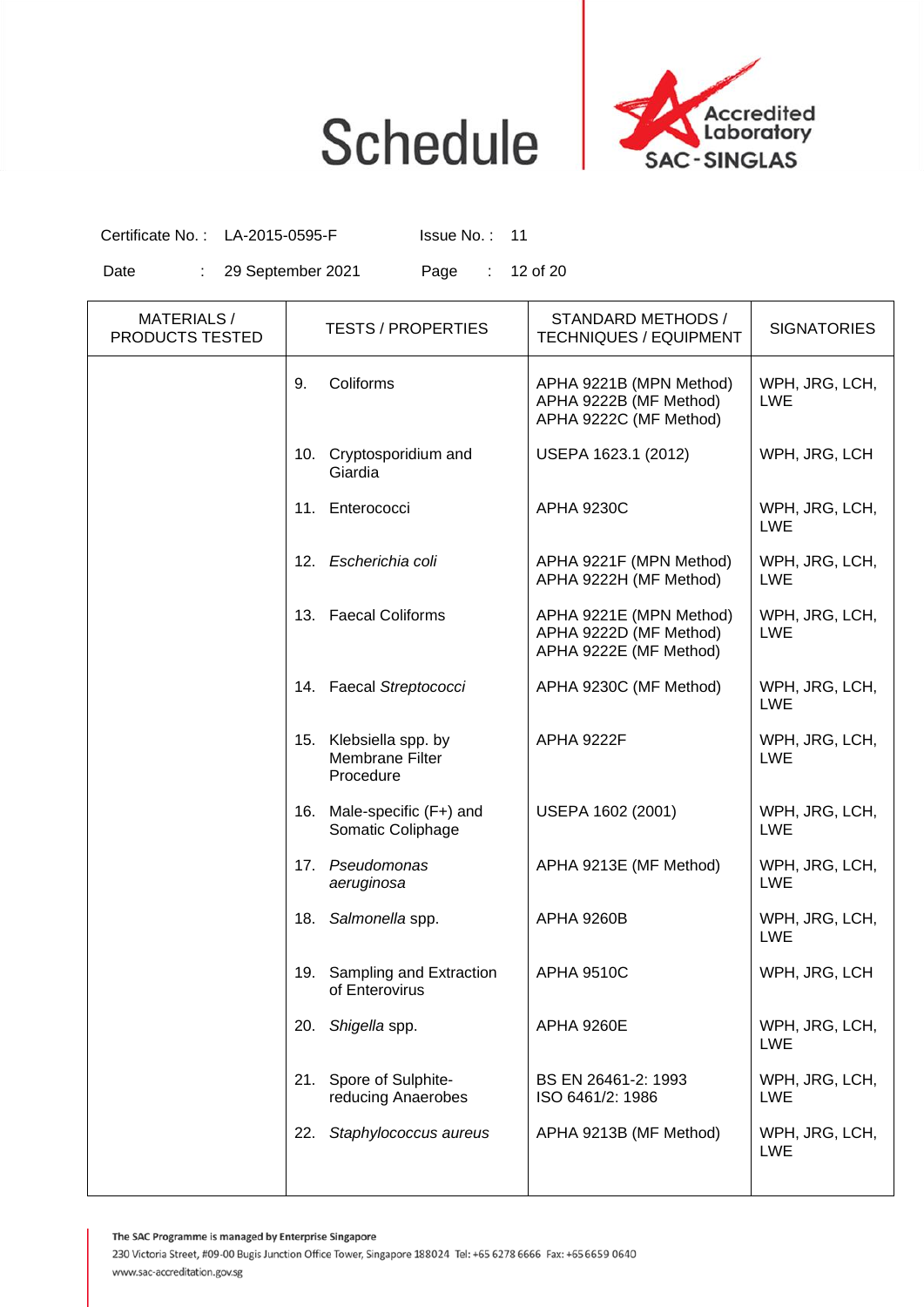

Certificate No.: LA-2015-0595-F Issue No.: 11

Date : 29 September 2021 Page : 13 of 20

|                 | <b>MATERIALS/</b><br>PRODUCTS TESTED                                                                                    |                | <b>TESTS / PROPERTIES</b>                                                                                                    | STANDARD METHODS /<br><b>TECHNIQUES / EQUIPMENT</b>                                          | <b>SIGNATORIES</b>           |
|-----------------|-------------------------------------------------------------------------------------------------------------------------|----------------|------------------------------------------------------------------------------------------------------------------------------|----------------------------------------------------------------------------------------------|------------------------------|
|                 |                                                                                                                         |                | 23. Sulfate-Reducing Bacteria<br>using MPN Technique                                                                         | <b>ASTM D4412-19</b>                                                                         | WPH, JRG, LCH,<br><b>LWE</b> |
|                 |                                                                                                                         | 24.            | <b>Total Bacteria Count</b>                                                                                                  | APHA 9215B (PP Method)<br>APHA 9215C (SP Method)<br>APHA 9215D (MF Method)<br>ISO 6222: 1999 | WPH, JRG, LCH,<br><b>LWE</b> |
|                 |                                                                                                                         | 25.            | Vibrio cholera                                                                                                               | <b>APHA 9260H</b>                                                                            | WPH, JRG, LCH,<br><b>LWE</b> |
|                 |                                                                                                                         | 26.            | <b>Yeast and Mould</b>                                                                                                       | <b>APHA 9610D</b>                                                                            | WPH, JRG, LCH,<br><b>LWE</b> |
| Е.<br>$\bullet$ | <b>WATER</b><br><b>MICROBIOLOGY</b><br><b>Fresh and Marine</b><br>Water                                                 | 27.            | Phytoplankton &<br>Zooplankton Sampling,<br>Identification and<br><b>Counting Technique</b>                                  | <b>APHA 10200F</b><br>APHA 10200G                                                            | WPH, JRG, LCH                |
| F.              | <b>COOLING TOWER</b><br><b>AND WATER</b><br><b>FOUNTAIN</b>                                                             | 1 <sub>1</sub> | Examination of<br>Legionellae including<br>Legionella pneumophila                                                            | AS 3896: 2017                                                                                | WPH, JRG, LCH                |
|                 |                                                                                                                         | 2.             | Detection and<br>Enumeration of<br>Legionella                                                                                | BS 6068-4.12: 1998<br>ISO 11731: 2017                                                        | WPH, JRG, LCH                |
| G.              | <b>PURIFIED WATER,</b><br>PROCESS,<br><b>BIOLOGICS AND</b><br>PHARMACEUTICAL<br><b>WATER, MEDICAL</b><br><b>DEVICES</b> | 1 <sub>1</sub> | <b>Bacterial Endotoxin test</b><br>by Chromogenic Kinetic<br>Assay                                                           | USP 43 <85>                                                                                  | WPH, JRG, LCH                |
| Н.              | <b>INDUSTRIAL</b><br><b>HYGIENE</b>                                                                                     | 1.             | Elements by ICP<br>Ag, Al, As, Ba, Be, Cd,<br>Ca, Cr, Co, Cu, Fe, Pb,<br>K, Li, Mg, Mn, Mo, Ni,<br>Sb, Se, Sr, Sn, Ti, V, Zn | NIOSH 7301: 2003                                                                             | WPH, TTP, UFG,<br><b>CVK</b> |
|                 |                                                                                                                         |                |                                                                                                                              |                                                                                              |                              |

The SAC Programme is managed by Enterprise Singapore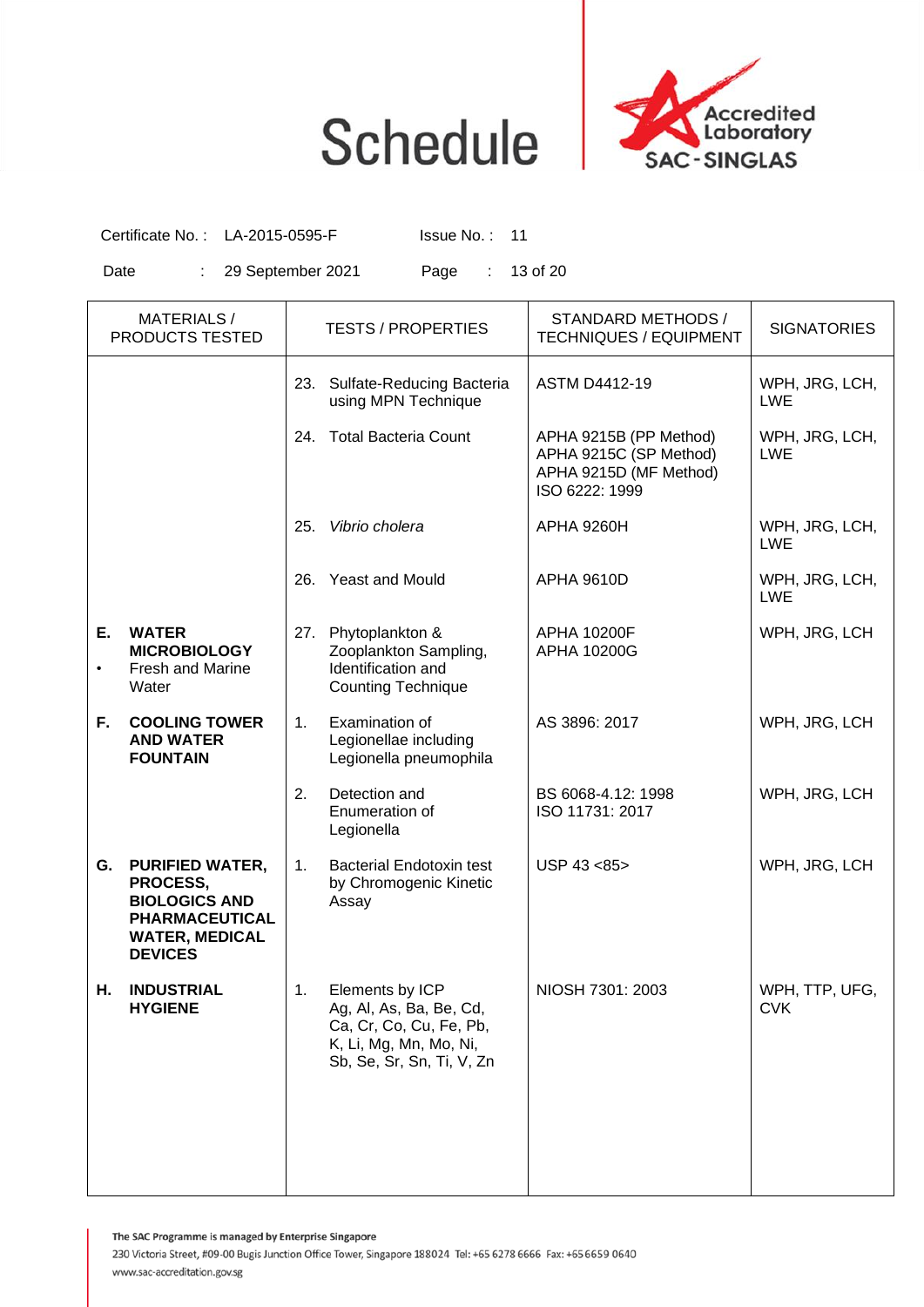

Certificate No.: LA-2015-0595-F Issue No.: 11

Date : 29 September 2021 Page : 14 of 20

| MATERIALS/<br>PRODUCTS TESTED          | <b>TESTS / PROPERTIES</b>                                                                                                    | STANDARD METHODS /<br><b>TECHNIQUES / EQUIPMENT</b>                                                               | <b>SIGNATORIES</b>           |
|----------------------------------------|------------------------------------------------------------------------------------------------------------------------------|-------------------------------------------------------------------------------------------------------------------|------------------------------|
| <b>SOURCE</b><br>I.<br><b>EMISSION</b> | Determination of<br>1.<br>Hydrogen Halide and<br><b>Halogen Emissions</b><br>From Stationary<br>Sources Isokinetic<br>Method | USEPA Method 26a<br>(Oct 2020) (Analysis only)<br><b>APHA 4110B</b>                                               | WPH, TTP, UFG                |
|                                        | 2.<br>Determination of Metals<br>Emissions From<br><b>Stationary Sources</b>                                                 | USEPA Method 29<br>(Aug 2017) (Analysis only)<br><b>APHA 3125B</b><br><b>APHA 3120B</b><br>USEPA 6010D (Jul 2018) | WPH, TTP, UFG,<br><b>CVK</b> |

### Approved Signatories

| S/N            | <b>Names</b>                 | <b>Initials</b> |
|----------------|------------------------------|-----------------|
| $\mathbf 1$ .  | Mr Wong Pik Hung             | WPH             |
| 2.             | Mr Tan Thuan Piang           | <b>TTP</b>      |
| 3.             | Ms Umalia Flordelina Gabriel | UFG             |
| $\mathbf{4}$ . | Mr Lee Chun Hao Eric         | LCH             |
| 5.             | Mr Jagadeesan Renugopal      | JRG             |
| 6.             | Mr Lim Yeu How               | LYH             |
| 7 <sub>1</sub> | Mr Chong Vui Ket, Xavier     | <b>CVK</b>      |
| 8.             | Mr Lee Yean Jie              | LJJ             |
| 9.             | Mr Leong Wei En, Isaac       | LWE             |
| 10.            | Mr. Ng Kok Ong               | NKO             |
|                |                              |                 |

### Note:

This laboratory is accredited in accordance with the recognised International Standard ISO/IEC 17025. A laboratory's fulfilment of the requirements of ISO/IEC 17025 means the laboratory meets both the technical competence requirements and **management system requirements** that are necessary for it to consistently deliver technically valid test results. The **management system requirements** in ISO/IEC 17025 are written in language relevant to laboratory operations and operate generally in accordance with the principles of ISO 9001.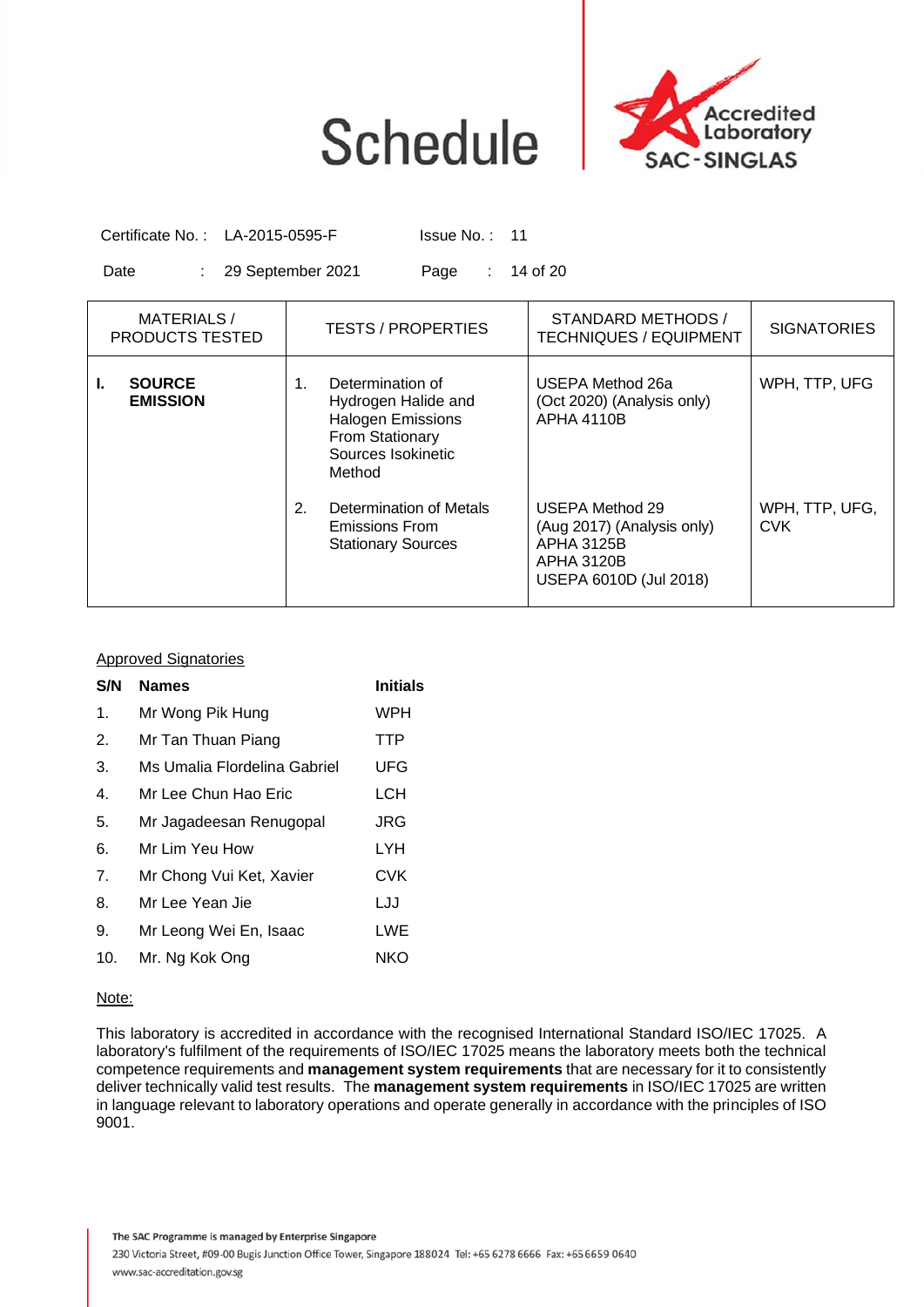

|      |  | Certificate No.: LA-2015-0595-F | Issue No.: 11   |  |
|------|--|---------------------------------|-----------------|--|
| Date |  | $\therefore$ 29 September 2021  | Page : 15 of 20 |  |

### **Appendix 1: Metals by ICPMS (APHA 3125B)**

### **Elements**

| 1.  | Silver as Ag     | 27. | Niobium as Nb   |
|-----|------------------|-----|-----------------|
| 2.  | Aluminium as Al  | 28. | Neodymium as Nd |
| 3.  | Arsenic as As    | 29. | Nickel as Ni    |
| 4.  | Gold as Au       | 30. | Phosphorus as P |
| 5.  | Boron as B       | 31. | Lead as Pb      |
| 6.  | Barium as Ba     | 32. | Palladium as Pd |
| 7.  | Beryllium as Be  | 33. | Platinum as Pt  |
| 8.  | Bismuth as Bi    | 34. | Rhodium as Rh   |
| 9.  | Calcium as Ca    | 35. | Antimony as Sb  |
| 10. | Cadmium as Cd    | 36. | Scandium as Sc  |
| 11. | Cobalt as Co     | 37. | Selenium as Se  |
| 12. | Chromium as Cr   | 38. | Silicon as Si   |
| 13. | Copper as Cu     | 39. | Tin as Sn       |
| 14. | Iron as Fe       | 40. | Strontium as Sr |
| 15. | Germanium as Ge  | 41. | Tantalum as Ta  |
| 16. | Mercury as Hg    | 42. | Terbium as Tb   |
| 17. | Holmium as Ho    | 43. | Tellurium as Te |
| 18. | Indium as In     | 44. | Thorium as Th   |
| 19. | Iridium as Ir    | 45. | Titanium as Ti  |
| 20. | Potassium as K   | 46. | Thallium as TI  |
| 21. | Lanthanum as La  | 47. | Uranium as U    |
| 22. | Lithium as Li    | 48. | Vanadium as V   |
| 23. | Magnesium as Mg  | 49. | Tungsten as W   |
| 24. | Manganese as Mn  | 50. | Yttrium as Y    |
| 25. | Molybdenum as Mo | 51. | Zinc as Zn      |
| 26. | Sodium as Na     | 52. | Zirconium as Zr |
|     |                  |     |                 |

| 27. | Niobium as Nb   |
|-----|-----------------|
| 28. | Neodymium as Nd |
| 29. | Nickel as Ni    |
| 30. | Phosphorus as P |
| 31. | Lead as Pb      |
| 32. | Palladium as Pd |
| 33. | Platinum as Pt  |
| 34. | Rhodium as Rh   |
| 35. | Antimony as Sb  |
| 36. | Scandium as Sc  |
| 37. | Selenium as Se  |
| 38. | Silicon as Si   |
| 39. | Tin as Sn       |
| 40. | Strontium as Sr |
| 41. | Tantalum as Ta  |
| 42. | Terbium as Tb   |
| 43. | Tellurium as Te |
| 44. | Thorium as Th   |
| 45. | Titanium as Ti  |
| 46. | Thallium as TI  |
| 47. | Uranium as U    |
| 48. | Vanadium as V   |
| 49. | Tungsten as W   |
| 50. | Yttrium as Y    |
| 51. | Zinc as Zn      |
| 52. | Zirconium as Zr |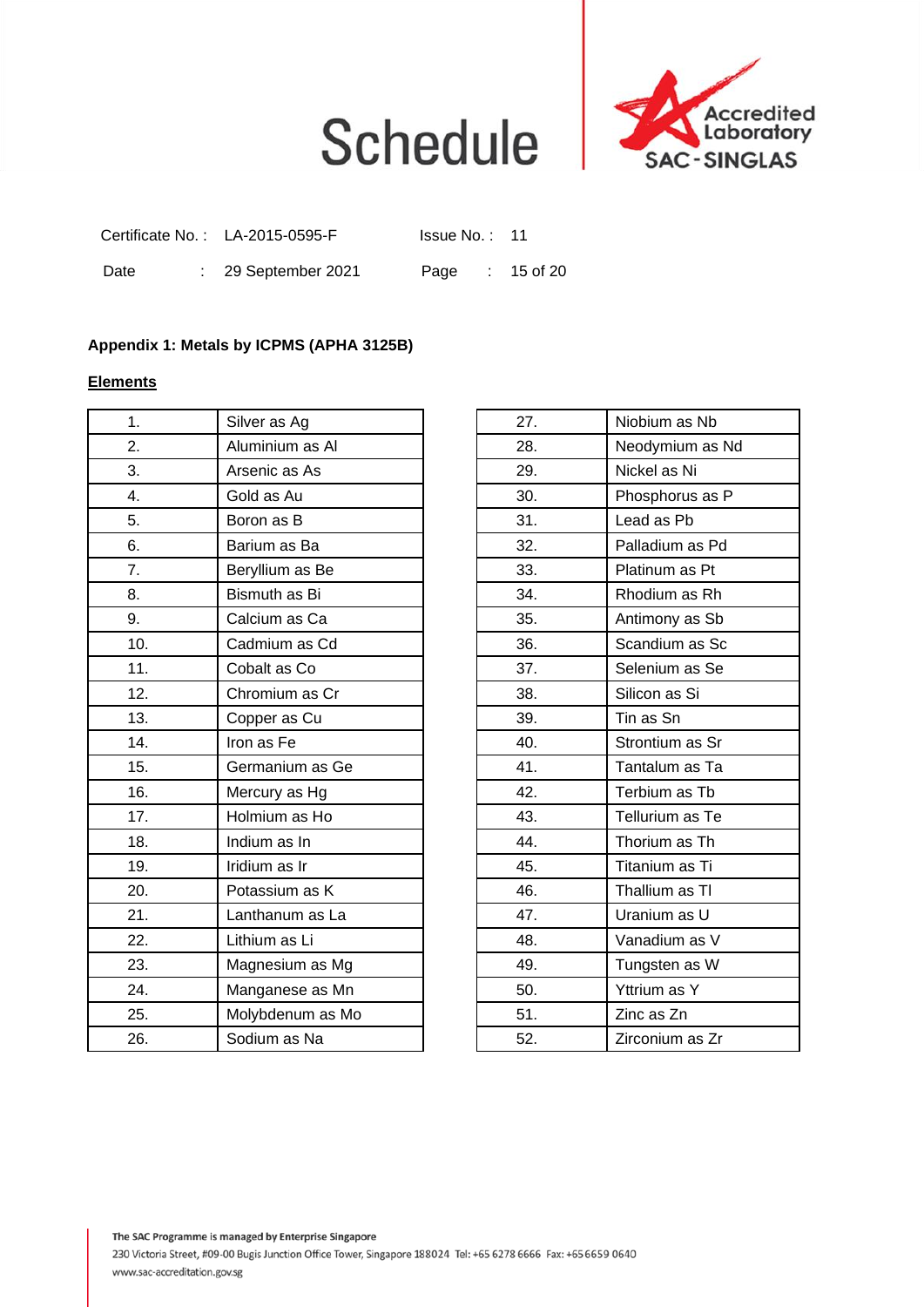

|  | Certificate No.: LA-2015-0595-F | Is sue No. : 11 |  |  |
|--|---------------------------------|-----------------|--|--|
|--|---------------------------------|-----------------|--|--|

Date : 29 September 2021 Page : 16 of 20

### **Appendix 2: Volatile Organic Compounds, VOC (USEPA 8260D)**

### **Compounds**

### **MONOCYCLIC AROMATICS HALOGENATED AROMATICS HALOGENATED ALIPHATICS**  Benzene 1,4-Dichlorobenzene Vinyl Chloride

o,m,p-xylene Chloroethene Styrene Chloroethane Character Character Character Character Character Character Character Character Character Character Character Character Character Character Character Character Character Character Character Character C

Toluene 1,2-Dichlorobenzene Chloromethane Ethylbenzene 1,3-Dichlorobenzene Chlorobenzene

### **OXYGENATED COMPOUNDS TRIHALOMETHANES** 1,2-Dichloroethene (cis + Trans)

1,2-Dichloropropane 1,2-Dichloroethane 1,3-Dichloropropane Tetrachloromethane 2,2-Dichloropropane 1,1,2-Trichloroethane 1,3-Dichloropropene (Cis) Tetrachloroethene

Cyclohexanone Chloroform 1,1-Dichloroethane Tetrahydrofuran Bromodichloromethane Dichloromethane Tetrahydrothiophene Dibromochloromethane Carbon Tetrachloride Bromoform Trichloroethene

1,1-Dichloroethene **FUMIGANTS** 1,1,1-Trichloroethane 1,3-Dichloropropene (Trans) 1,1,1,2-Tetrachloroethane 1,1,2,2-Tetrachloroethane

The SAC Programme is managed by Enterprise Singapore 230 Victoria Street, #09-00 Bugis Junction Office Tower, Singapore 188024 Tel: +65 6278 6666 Fax: +65 6659 0640 www.sac-accreditation.gov.sg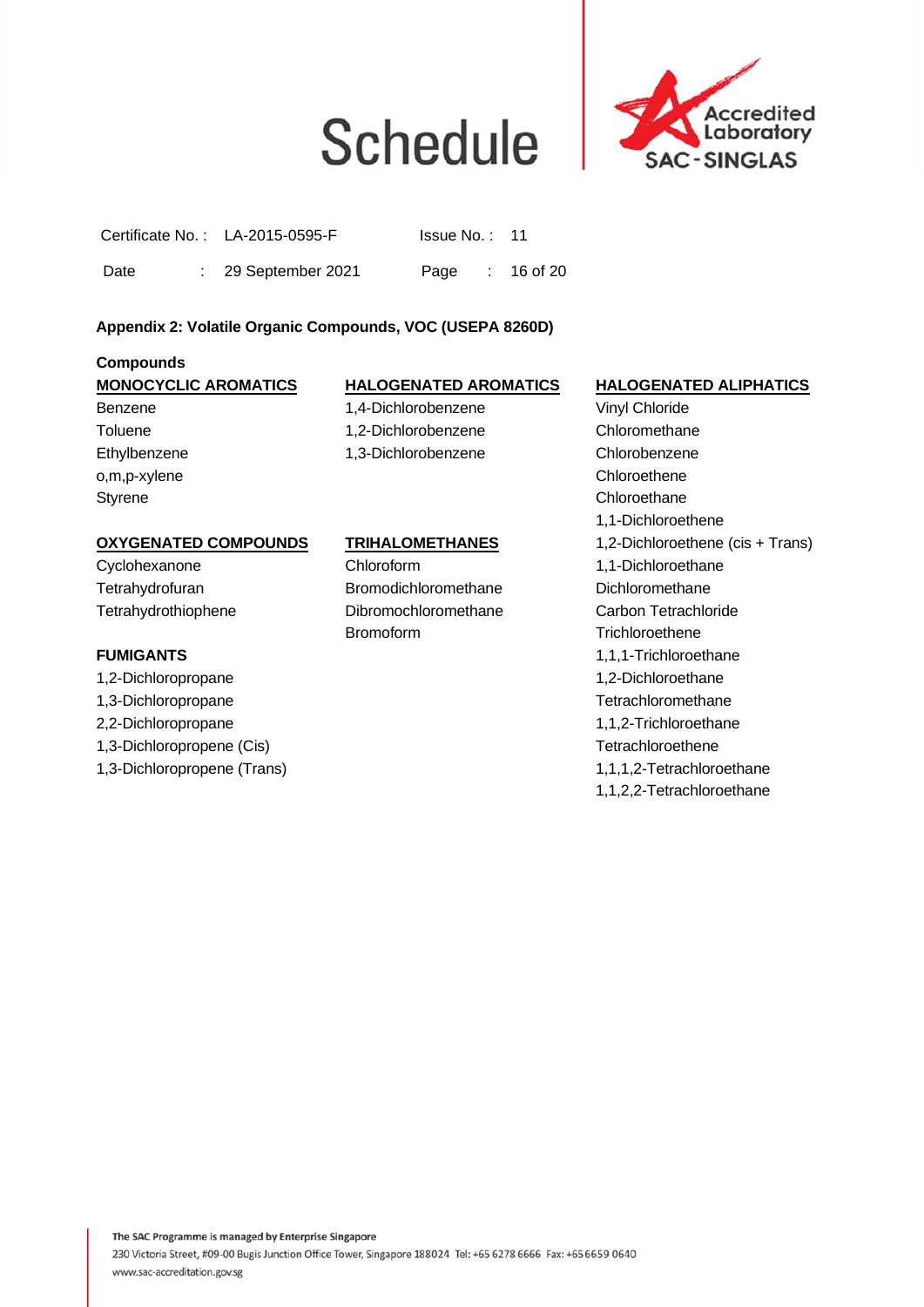

|      |  | Certificate No.: LA-2015-0595-F | Issue No.: 11   |  |
|------|--|---------------------------------|-----------------|--|
| Date |  | $\therefore$ 29 September 2021  | Page : 17 of 20 |  |

### **Appendix 3: Volatile Organic Compounds, VOCs and Solvents**

| S/N | Compound                             | <b>Method</b>     |
|-----|--------------------------------------|-------------------|
| 1   | Methylene Chloride                   | <b>USEPA 8260</b> |
| 2   | Trichloroethylene (TCE)              | <b>USEPA 8260</b> |
| 3   | 1,1,1-trichloroethane                | <b>USEPA 8260</b> |
| 4   | Perchloroethylene (PCE)              | <b>USEPA 8260</b> |
| 5   | Tetrachloromethane                   | <b>USEPA 8260</b> |
| 6   | 1,1,2-Trichloroethane                | <b>USEPA 8260</b> |
| 7   | Toluene                              | <b>USEPA 8260</b> |
| 8   | <b>Styrene</b>                       | <b>USEPA 8260</b> |
| 9   | Methyl tert-butyl-ether (MTBE)       | USEPA 8260        |
| 10  | Nonane                               | <b>USEPA 8260</b> |
| 11  | Decane                               | <b>USEPA 8260</b> |
| 12  | Ethylbenzene                         | USEPA 8260        |
| 13  | Xylenes (o,m,p)                      | <b>USEPA 8260</b> |
| 14  | Hexane                               | <b>USEPA 8260</b> |
| 15  | Heptane                              | <b>USEPA 8260</b> |
| 16  | Octane                               | <b>USEPA 8260</b> |
| 17  | 1,2,4-Trimethylbenzene               | <b>USEPA 8260</b> |
| 18  | Furan                                | <b>USEPA 8260</b> |
| 19  | Tetrahydrofuran (THF)                | USEPA 8260        |
| 20  | N,N-Dimethylformamide (DMF)          | <b>USEPA 1666</b> |
| 21  | Benzene                              | <b>USEPA 8260</b> |
| 22  | Turpentine (as alpha- & beta-Pinene) | <b>USEPA 8260</b> |
| 23  | Isobutanol                           | USEPA 8260        |
| 24  | Methyl Ethyl Ketone (MEK)            | <b>USEPA 8260</b> |
| 25  | Methyl Isobutyl Ketone (MIBK)        | <b>USEPA 8260</b> |
| 26  | Isopropyl ether                      | <b>USEPA 8260</b> |
| 27  | Diethyl ether                        | <b>USEPA 8260</b> |
| 28  | Dimethyl Sulphide                    | <b>USEPA 8260</b> |
| 29  | Dimethyl Sulphoxide (DMSO)           | <b>USEPA 1666</b> |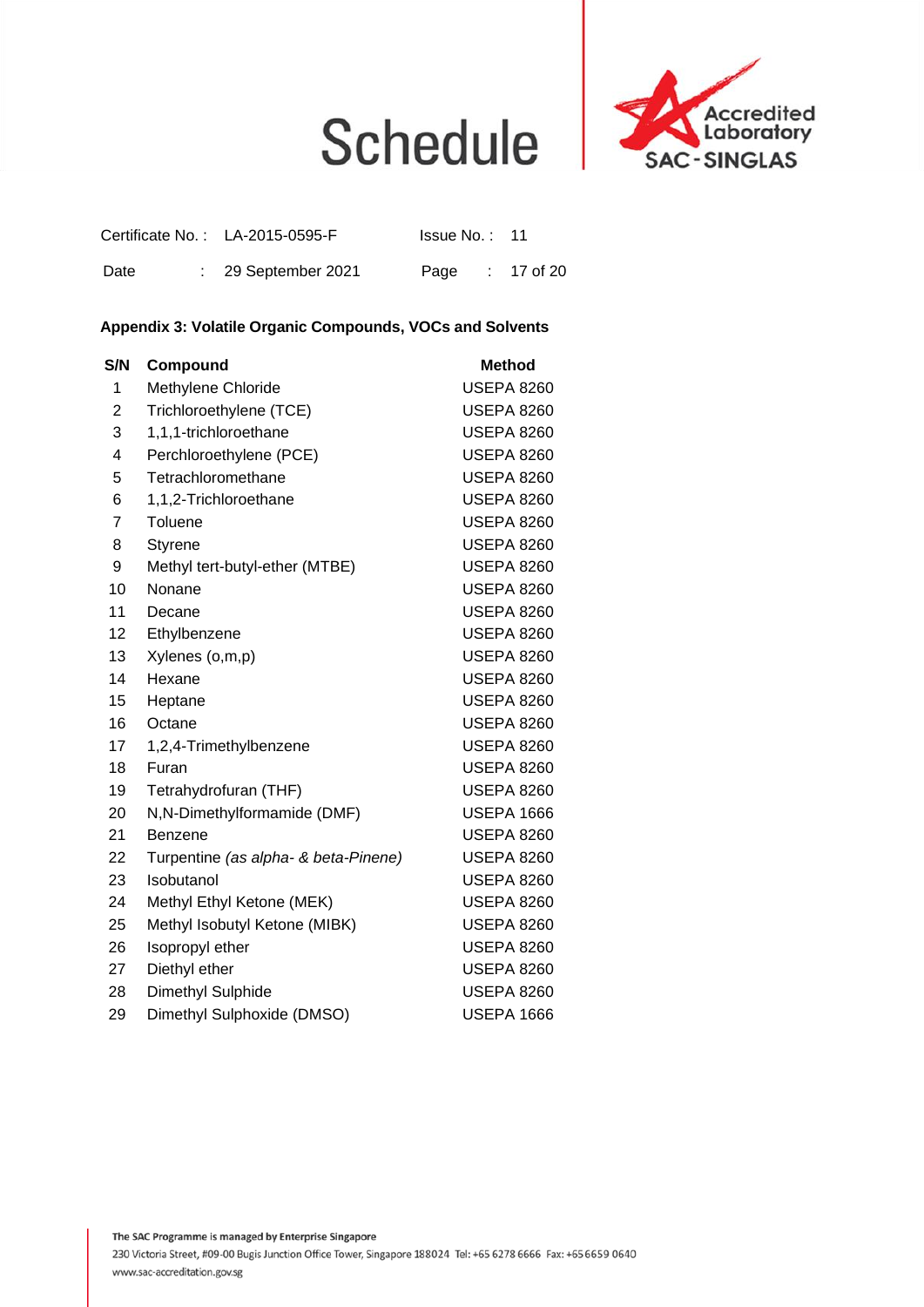

Certificate No.: LA-2015-0595-F Issue No.: 11

Date : 29 September 2021 Page : 18 of 20

### **Appendix 4: Semi-Volatile Organic Compounds, SVOC (USEPA 8270E)**

### **Compounds**

2,4,6-Trichlorophenol Phenanthrene Cresoles Benzo(a)pyrene<br>Catechol Dibenz(a,h)anthr Resorcinol Benzo(ghi)pyrene Hydrochinone Benzo(b)fluoranthene

### **PHENOLS POLYNUCLEAR AROMATICS HC PHTHALATE ESTERS**<br>
Phenol **Phenol Phenol**

2-Chlorophenol 2-Chloronaphthalene Diethyl phthalate<br>2-Nitrophenol 2-Chloronaphthalene 2-Nitrophenol Di-n-butyl phthalate 2,4-Dimethylphenol Acenaphthylene Butyl Benzyl phthalate 4-Chloro-3-methylphenol Fluorene Fluorene Di-n-octyl phthalate 2,4-Dinitrophenol **NITROAMINES**<br>4-Nitrophenol **Fluoranthene** Benzo(a)anthracene **Review Portional** Benzo(a)anthracene Pentachlorophenol Chrysene Chrysene N-Nitrosodiphenylamine<br>Cresoles Benzo(a)pyrene Cresoles Dibenz(a,h)anthracene Benzo(k)fluoranthrene Indeno(123cd)pyrene

Dimethyl phthalate Di-n-butyl phthalate 2.4-Dichlorophenol **Acenaphthene** Bis(2-ethylhexyl)phthalate

Tetrachlorophenol Pyrene N-Nitrosodi-n-propylamine

### **CHLORINATED HYDROCARBONS POLYCHLORINATED BIPHENYLS PESTICIDES**

Hexachlorocyclopentadiene<br>
Hexachlorobenzene beta-BHC<br>
Hexachlorobenzene beta-BHC Hexachlorobenzene gamma-BHC Chloroanilines

1,3-Dichlorobenzene 2,4,4'-Trichlorobiphenyl DDT 2,2',5,5'-Tetrachlorobiphenyl DDE<br>2.2',4.5.5'-Pentachlorobiphenyl DDD 1,2-Dichlorobenzene 2,2',4,5,5'-Pentachlorobiphenyl DDD<br>1.2.4-Trichlorobenzene 2.3',4,4',5-Pentachlorobiphenyl Aldrin 1,2,4-Trichlorobenzene 2,3',4,4',5-Pentachlorobiphenyl<br>Tetrachlorobenzene 2.2',3,4,4',5-Hexachlorobipheny 2,2',3,4,4',5-Hexachlorobiphenyl Dieldrin Pentachlorobenzene 2,2',4,4',5,5'-Hexachlorobiphenyl Endrin Hexachlorobutadiene 2,2',3,4,4',5,5'-Heptachlorobiphenyl alpha-BHC

Endosulfan I Endosulfan II Endosulfan sulfate Endrin Endrin aldehyde Endrin ketone **Heptachlor** Heptachlor epoxide Methoxychlor **Carbaryl Carbofuran** Atrazine Maneb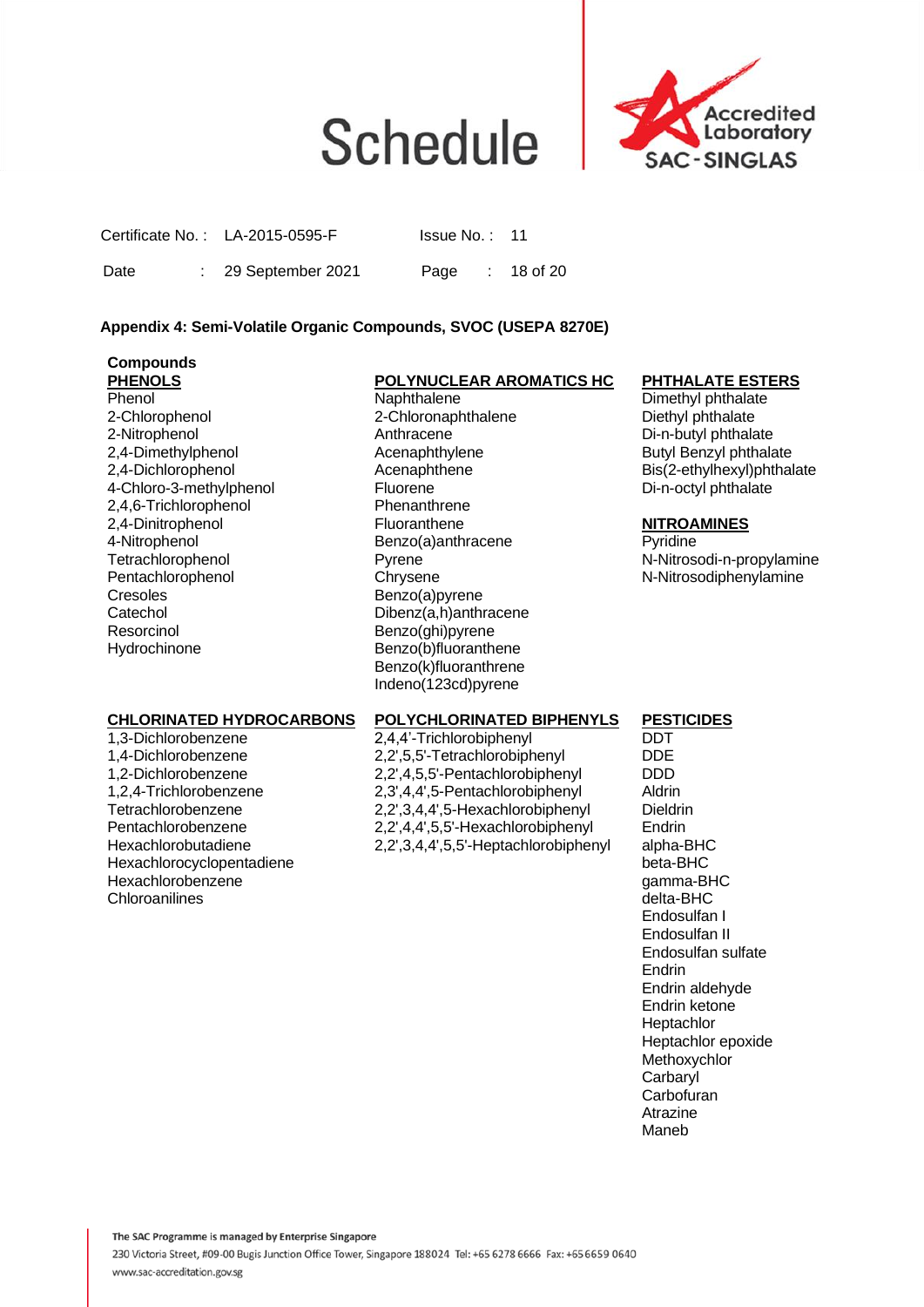

|      |  | Certificate No.: LA-2015-0595-F | Issue No.: 11   |  |
|------|--|---------------------------------|-----------------|--|
| Date |  | $\therefore$ 29 September 2021  | Page : 19 of 20 |  |

### **Appendix 5: Metals by ICP-OES (APHA 3120B, USEPA 6010D)**

**Elements** 

| 1.  | Silver as Ag     | 23. | Sodium as Na    |
|-----|------------------|-----|-----------------|
| 2.  | Aluminium as Al  | 24. | Niobium as Nb   |
| 3.  | Arsenic as As    | 25. | Nickel as Ni    |
| 4.  | Gold as Au       | 26. | Phosphorus as P |
| 5.  | Boron as B       | 27. | Lead as Pb      |
| 6.  | Barium as Ba     | 28. | Palladium as Pd |
| 7.  | Beryllium as Be  | 29. | Platinum as Pt  |
| 8.  | Bismuth as Bi    | 30. | Rhodium as Rh   |
| 9.  | Calcium as Ca    | 31. | Antimony as Sb  |
| 10. | Cadmium as Cd    | 32. | Selenium as Se  |
| 11. | Cobalt as Co     | 33. | Silicon as Si   |
| 12. | Chromium as Cr   | 34. | Tin as Sn       |
| 13. | Copper as Cu     | 35. | Sulfur as S     |
| 14. | Iron as Fe       | 36. | Strontium as Sr |
| 15. | Gallium as Ga    | 37. | Tantalum as Ta  |
| 16. | Mercury as Hg    | 38. | Tellurium as Te |
| 17. | Indium as In     | 39. | Titanium as Ti  |
| 18. | Potassium as K   | 40. | Thallium as TI  |
| 19. | Lithium as Li    | 41. | Vanadium as V   |
| 20. | Magnesium as Mg  | 42. | Tungsten as W   |
| 21. | Manganese as Mn  | 43. | Zinc as Zn      |
| 22. | Molybdenum as Mo |     |                 |
|     |                  |     |                 |

| Sodium as Na    |
|-----------------|
| Niobium as Nb   |
| Nickel as Ni    |
| Phosphorus as P |
| Lead as Pb      |
| Palladium as Pd |
| Platinum as Pt  |
| Rhodium as Rh   |
| Antimony as Sb  |
| Selenium as Se  |
| Silicon as Si   |
| Tin as Sn       |
| Sulfur as S     |
| Strontium as Sr |
| Tantalum as Ta  |
| Tellurium as Te |
| Titanium as Ti  |
| Thallium as TI  |
| Vanadium as V   |
| Tungsten as W   |
| Zinc as Zn      |
|                 |